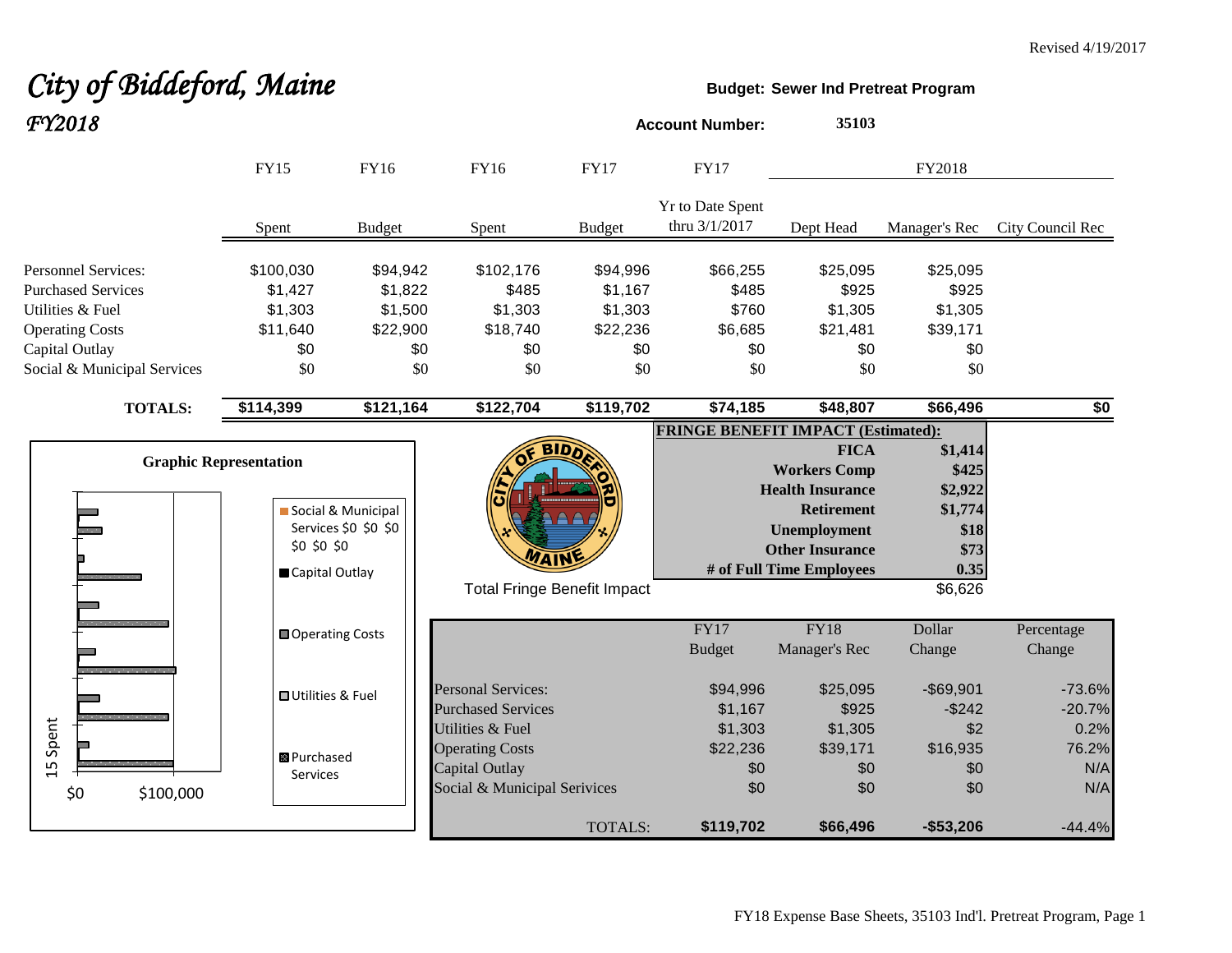### FY2018 Personnel Services

| Account       |                                    | <b>FY15</b> | <b>FY16</b>   | <b>FY16</b> | <b>FY17</b>   | <b>FY17</b>             | FY2018    |           |
|---------------|------------------------------------|-------------|---------------|-------------|---------------|-------------------------|-----------|-----------|
| Number        | Description                        | Spent       | <b>Budget</b> | Spent       | <b>Budget</b> | <b>Yr to Date Spent</b> | Dept Head | Mgr's Rec |
|               |                                    |             |               |             |               |                         |           |           |
|               | 60101 Dept Manager Salary Exp      | \$17,603    | \$18,063      | \$18,149    | \$18,174      | \$12,004                | \$18,429  | \$18,429  |
|               | 60102 Mid Mgmt Hrly Employee Wag   | \$64,093    | \$58,694      | \$66,990    | \$58,805      | \$42,925                | \$0       | \$0       |
|               | 60129 Insurance Buyout Pay         | \$1,050     | \$935         | \$1,050     | \$930         | \$525                   | \$0       | \$0       |
|               | 60201 FICA/Medicare-ER Share Exp   | \$6,322     | \$6,144       | \$6,617     | \$6,218       | \$4,299                 | \$1,414   | \$1,414   |
|               | 60202 MPERS-Employer Share Exp     | \$1,379     | \$1,608       | \$1,617     | \$1,727       | \$1,140                 | \$1,774   | \$1,774   |
|               | 60203 457 Plan-Employer Share Exp  | \$2,830     | \$2,625       | \$3,202     | \$3,369       | \$2,400                 | \$0       | \$0       |
|               | 60210 HPHC Ins Employer Share Exp  | \$5,751     | \$4,601       | \$3,825     | \$4,033       | \$2,504                 | \$2,922   | \$2,922   |
|               | 60212 S-T Disability ER Share Exp  | \$28        | \$27          | \$28        | \$29          | \$18                    | \$6       | \$6       |
|               | 60213 L-T Disability ER Share Exp  | \$187       | \$245         | \$230       | \$277         | \$159                   | \$67      | \$67      |
|               | 60216 Delta Dental ER Share        | \$0         | \$0           | \$0         | \$0           | \$0                     | \$0       | \$0       |
|               | 60217 RHSA Plan ER Share           | \$0         | \$0           | \$0         | \$484         | \$282                   | \$0       | \$0       |
|               | 60251 Conferences/Training Expense | \$0         | \$1,000       | \$0         | \$150         | \$0                     | \$150     | \$150     |
|               | 60252 Travel/Mileage Expense       | \$787       | \$800         | \$467       | \$800         | \$0                     | \$334     | \$334     |
|               | 60256 Dues/Memberships Expense     | \$0         | \$200         | \$0         | \$0           | \$0                     | \$0       | \$0       |
| <b>Totals</b> |                                    | \$100,030   | \$94,942      | \$102,176   | \$94,996      | \$66,255                | \$25,095  | \$25,095  |
|               | <b>FY2018 Purchased Services</b>   |             |               |             |               |                         |           |           |
| Account       |                                    | <b>FY15</b> | <b>FY16</b>   | FY16        | <b>FY17</b>   | <b>FY17</b>             | FY2018    |           |
| Number        | Description                        | Spent       | <b>Budget</b> | Spent       | <b>Budget</b> | <b>Yr to Date Spent</b> | Dept Head | Mgr's Rec |
|               | 60301 Legal Services Expense       | \$0         | \$500         | \$0         | \$500         | \$0                     | \$500     | \$500     |
|               | 60370 Workers Comp Insurance Exp   | \$1,427     | \$1,322       | \$485       | \$667         | \$485                   | \$425     | \$425     |
| Totals        |                                    | \$1,427     | \$1,822       | \$485       | \$1,167       | \$485                   | \$925     | \$925     |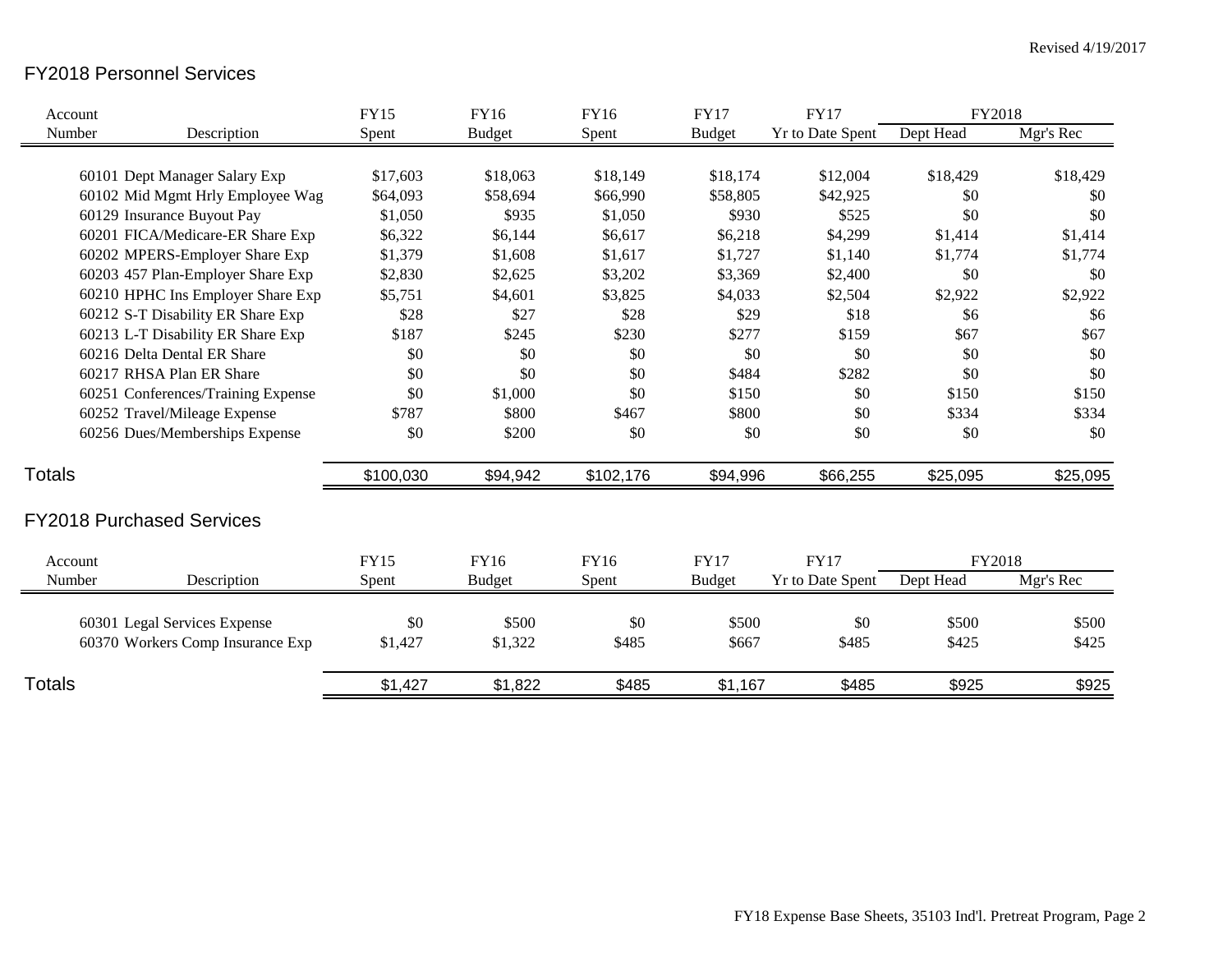## FY2018 Utilities & Fuel

| Account       |                                     | FY15     | FY16          | <b>FY16</b> | <b>FY17</b>   | <b>FY17</b>             | FY2018    |           |
|---------------|-------------------------------------|----------|---------------|-------------|---------------|-------------------------|-----------|-----------|
| Number        | Description                         | Spent    | <b>Budget</b> | Spent       | <b>Budget</b> | <b>Yr to Date Spent</b> | Dept Head | Mgr's Rec |
|               | 60406 Fiber/Internet Expense        | \$1,303  | \$1,500       | \$1,303     | \$1,303       | \$760                   | \$1,305   | \$1,305   |
| <b>Totals</b> |                                     | \$1,303  | \$1,500       | \$1,303     | \$1,303       | \$760                   | \$1,305   | \$1,305   |
|               | <b>FY2018 Other Operating Costs</b> |          |               |             |               |                         |           |           |
| Account       |                                     | FY15     | FY16          | <b>FY16</b> | <b>FY17</b>   | <b>FY17</b>             | FY2018    |           |
| Number        | Description                         | Spent    | <b>Budget</b> | Spent       | <b>Budget</b> | <b>Yr to Date Spent</b> | Dept Head | Mgr's Rec |
|               | 60500 Admin/Office Supp/Eqt Non-Ca  | \$648    | \$1,000       | \$0         | \$386         | \$0                     | \$378     | \$378     |
|               | 60501 Operating Supp/Eqt Non-Cap    | \$1,367  | \$1,400       | \$0         | \$1,350       | \$0                     | \$603     | \$603     |
|               | 60797 Miscellaneous Expense         | \$9,625  | \$20,500      | \$18,740    | \$20,500      | \$6,685                 | \$20,500  | \$38,189  |
| Totals        |                                     | \$11,640 | \$22,900      | \$18,740    | \$22,236      | \$6,685                 | \$21,481  | \$39,171  |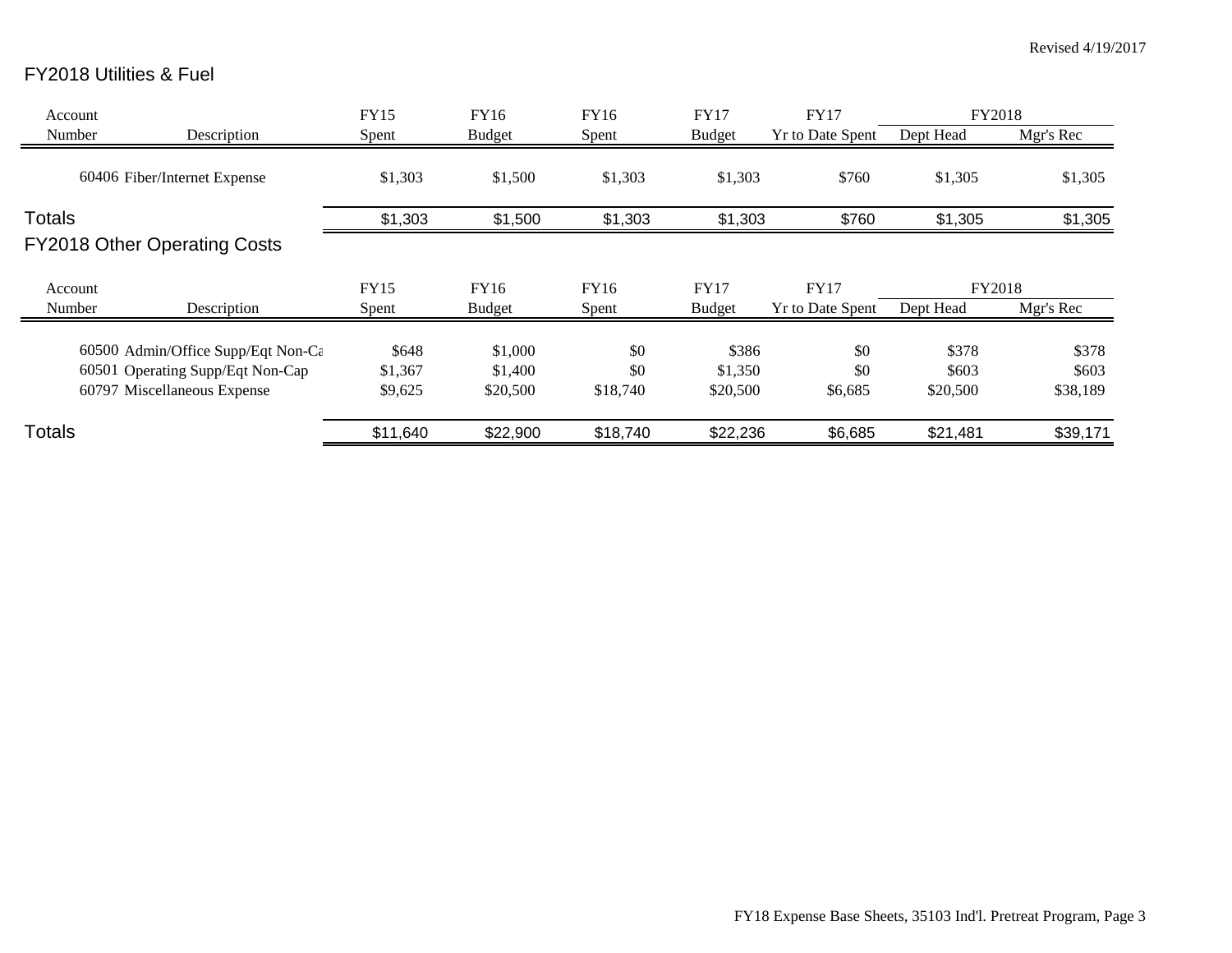

April 19, 2017 **Department:** Sewer Ind Pretreat Program

Account Title: Dept Manager Salary Exp

Department Number: 35103 Account Number: 60101

| FY2015      | FY 2016       | FY 2016     | FY 2017       | FY 2017       |
|-------------|---------------|-------------|---------------|---------------|
| Actual      | <b>Budget</b> | Actual      | <b>Budget</b> | Est. Expended |
|             |               |             |               |               |
| \$17,602.75 | \$18,063.00   | \$18,149.17 | \$18,174.00   | \$18,055.63   |

| FY-2018       | Department  | City Mgr       | Council | Increase   |
|---------------|-------------|----------------|---------|------------|
|               | Reauest     | Recommendation | Action  | (Decrease) |
| <b>Budget</b> | \$18,428.52 | \$18,428.52    |         | \$254.52   |

**Support for Budget Request:** Provide justification for the budget request using as much detail as possible

 to support it. Examples of acceptable support include unit costs, quantity estimates, price quotes, etc. Requests based solely on a percentage increase above the previous budget will not be accepted. Use additional sheets if necessary.

Salary for wastewater director at 20% of salary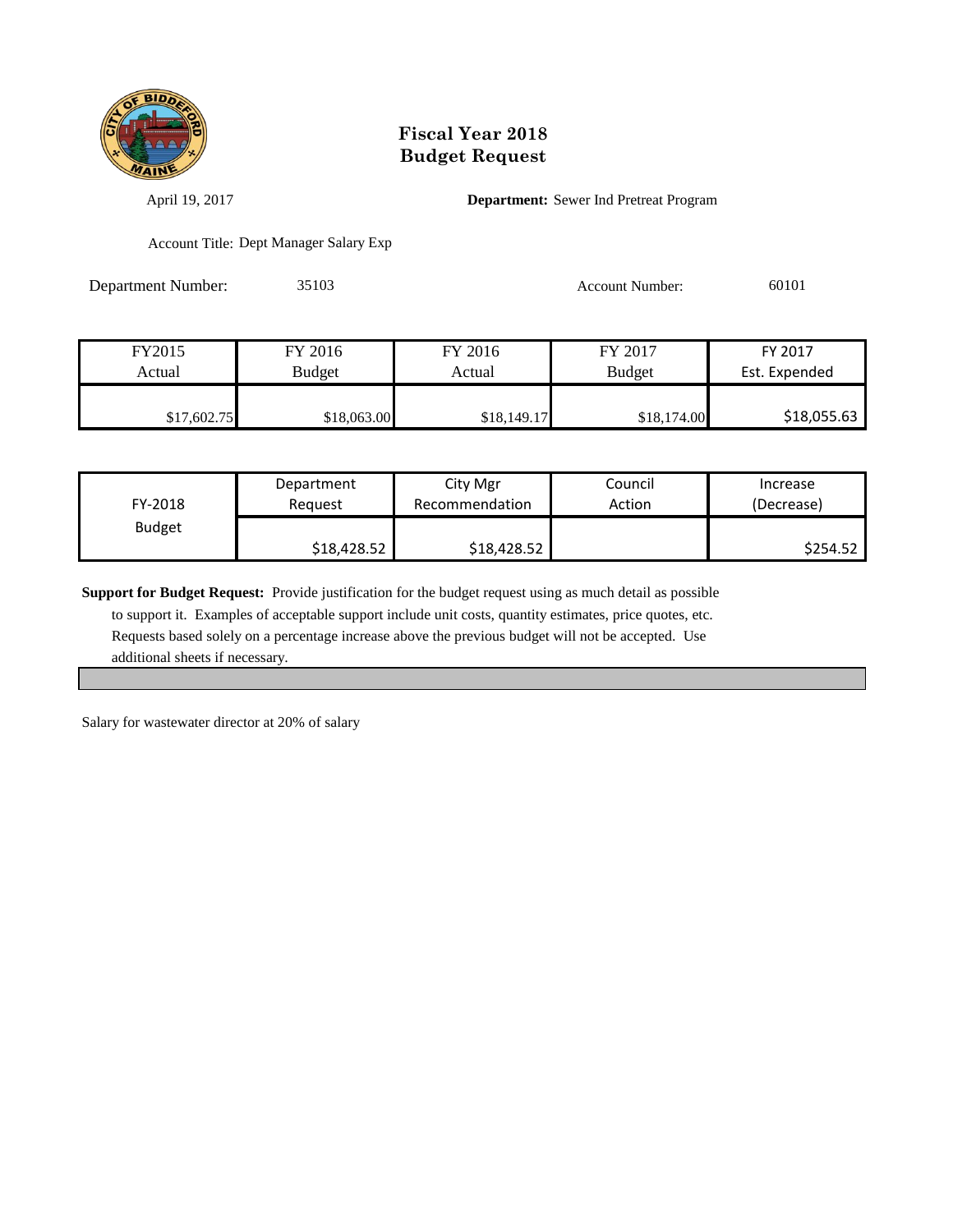#### DEPARTMENT PERSONAL SERVICES BUDGET WORKSHEET

Fiscal Year 2018 BUDGET

| DEPARTMENT:                                                   | 35103 |                 | Sewer Ind Pretreat Program                   |                   |                                   |                    |                                         |                |              |
|---------------------------------------------------------------|-------|-----------------|----------------------------------------------|-------------------|-----------------------------------|--------------------|-----------------------------------------|----------------|--------------|
| <b>CLASSIFICATION</b>                                         | RANGE | <b>POSITION</b> | <b>YEAREND</b><br>ANNUALIZED<br><b>TOTAL</b> | REOUESTED         | <b>CITY MANAGER</b><br>RECOMMEND. | COUNCIL<br>APPROP. | <b>NAME</b>                             | <b>OBJECT</b>  | <b>FTE</b>   |
| <b>Engineering Director</b><br><b>Chief Operating Officer</b> |       |                 | 18.479.20<br>0.00                            | 18.428.52<br>0.00 | 18.428.52<br>0.00                 |                    | THOMAS MILLIGAN<br><b>BRIAN PHINNEY</b> | 60101<br>60102 | 0.20<br>0.15 |

\*\*Salary percentages change from last year, reducing budget COO transfer as a lump sum

| TOTAL BUDGETED POSITIONS | 18.479.20 | 18.428.52 | 18.428.52 | 0.00 |
|--------------------------|-----------|-----------|-----------|------|
|                          |           |           |           |      |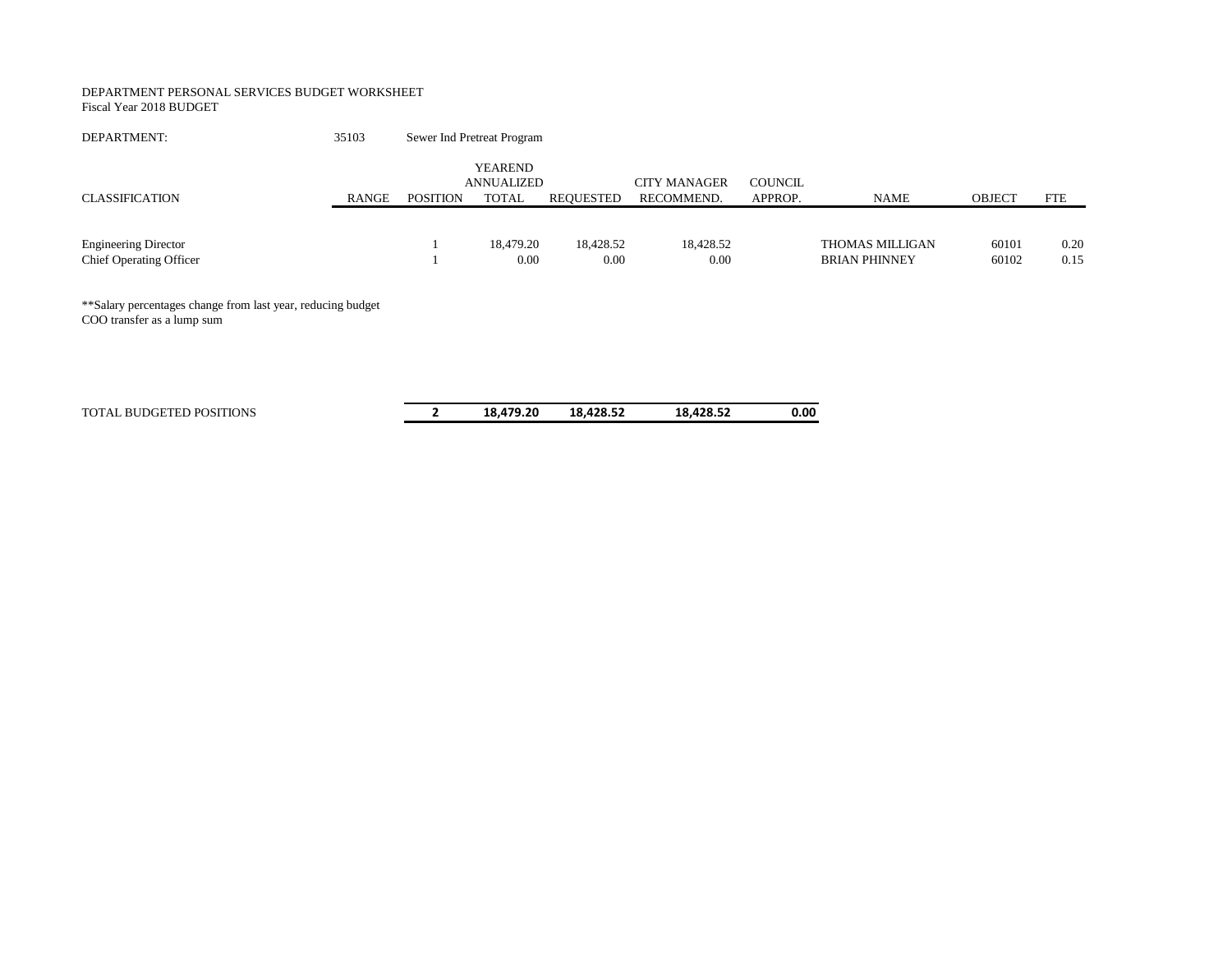

April 19, 2017 **Department:** Sewer Ind Pretreat Program

Account Title: Mid Mgmt Hrly Employee Wage Ex

Department Number: 35103 Account Number: 60102

| FY2015      | FY 2016       | FY 2016     | FY 2017       | FY 2017       |
|-------------|---------------|-------------|---------------|---------------|
| Actual      | <b>Budget</b> | Actual      | <b>Budget</b> | Est. Expended |
|             |               |             |               |               |
| \$64,092.80 | \$58,694.00   | \$66,990.11 | \$58,805.00   | \$66,034.49   |

| FY-2018       | Department | City Mgr       | Council | Increase        |
|---------------|------------|----------------|---------|-----------------|
|               | Reauest    | Recommendation | Action  | (Decrease)      |
| <b>Budget</b> | \$0.00     | \$0.00         |         | ( \$58, 805.00) |

**Support for Budget Request:** Provide justification for the budget request using as much detail as possible to support it. Examples of acceptable support include unit costs, quantity estimates, price quotes, etc. Requests based solely on a percentage increase above the previous budget will not be accepted. Use additional sheets if necessary.

Salary for IPP coordinator reallocated to City Manager budget with a lump sum transfer appearing in 60797 Removal of comptroller from budget line item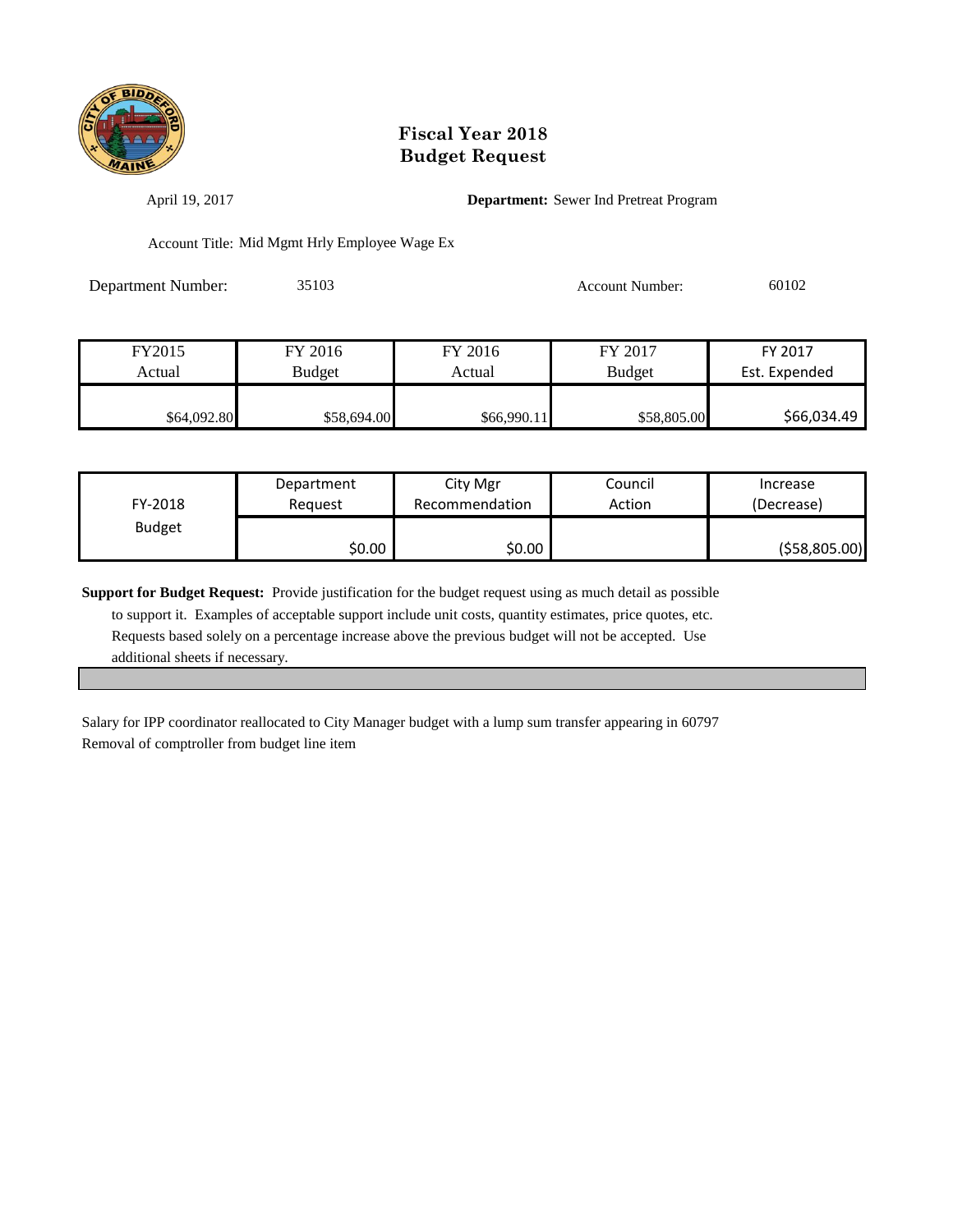

April 19, 2017 **Department:** Sewer Ind Pretreat Program

Account Title: Insurance Buyout Pay

Department Number: 35103 Account Number: 60129

| FY2015                  | FY 2016  | FY 2016    | FY 2017       | FY 2017       |
|-------------------------|----------|------------|---------------|---------------|
| <b>Budget</b><br>Actual |          | Actual     | <b>Budget</b> | Est. Expended |
|                         |          |            |               |               |
| \$1,050.00              | \$935.00 | \$1,050.00 | \$930.00      | \$1,050.00    |

| FY-2018       | Department | City Mgr       | Council | Increase   |
|---------------|------------|----------------|---------|------------|
|               | Reauest    | Recommendation | Action  | (Decrease) |
| <b>Budget</b> | \$0.00     | \$0.00         |         | (\$930.00) |

**Support for Budget Request:** Provide justification for the budget request using as much detail as possible

 to support it. Examples of acceptable support include unit costs, quantity estimates, price quotes, etc. Requests based solely on a percentage increase above the previous budget will not be accepted. Use additional sheets if necessary.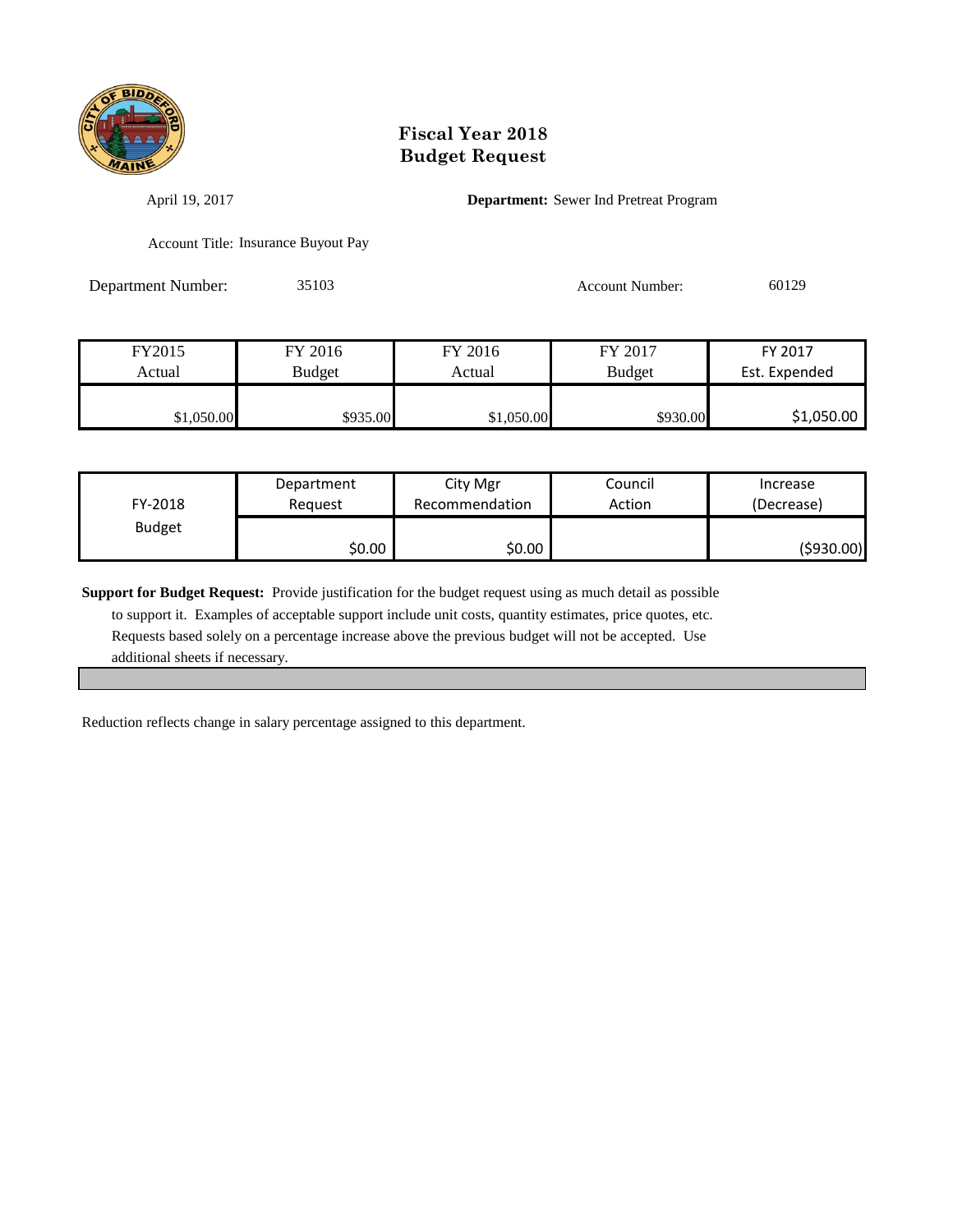

April 19, 2017 **Department:** Sewer Ind Pretreat Program

Account Title: FICA/Medicare-ER Share Exp

Department Number: 35103 Account Number: 60201

| FY2015     | FY 2016    | FY 2016    | FY 2017       | FY 2017       |
|------------|------------|------------|---------------|---------------|
| Actual     | Budget     | Actual     | <b>Budget</b> | Est. Expended |
|            |            |            |               |               |
| \$6,321.87 | \$6,144.00 | \$6,616.99 | \$6,218.00    | \$6,316.23    |

| FY-2018       | Department | City Mgr       | Council | Increase    |
|---------------|------------|----------------|---------|-------------|
|               | Reauest    | Recommendation | Action  | (Decrease)  |
| <b>Budget</b> | \$1,413.66 | \$1,414        |         | (54,804.34) |

**Support for Budget Request:** Provide justification for the budget request using as much detail as possible

 to support it. Examples of acceptable support include unit costs, quantity estimates, price quotes, etc. Requests based solely on a percentage increase above the previous budget will not be accepted. Use additional sheets if necessary.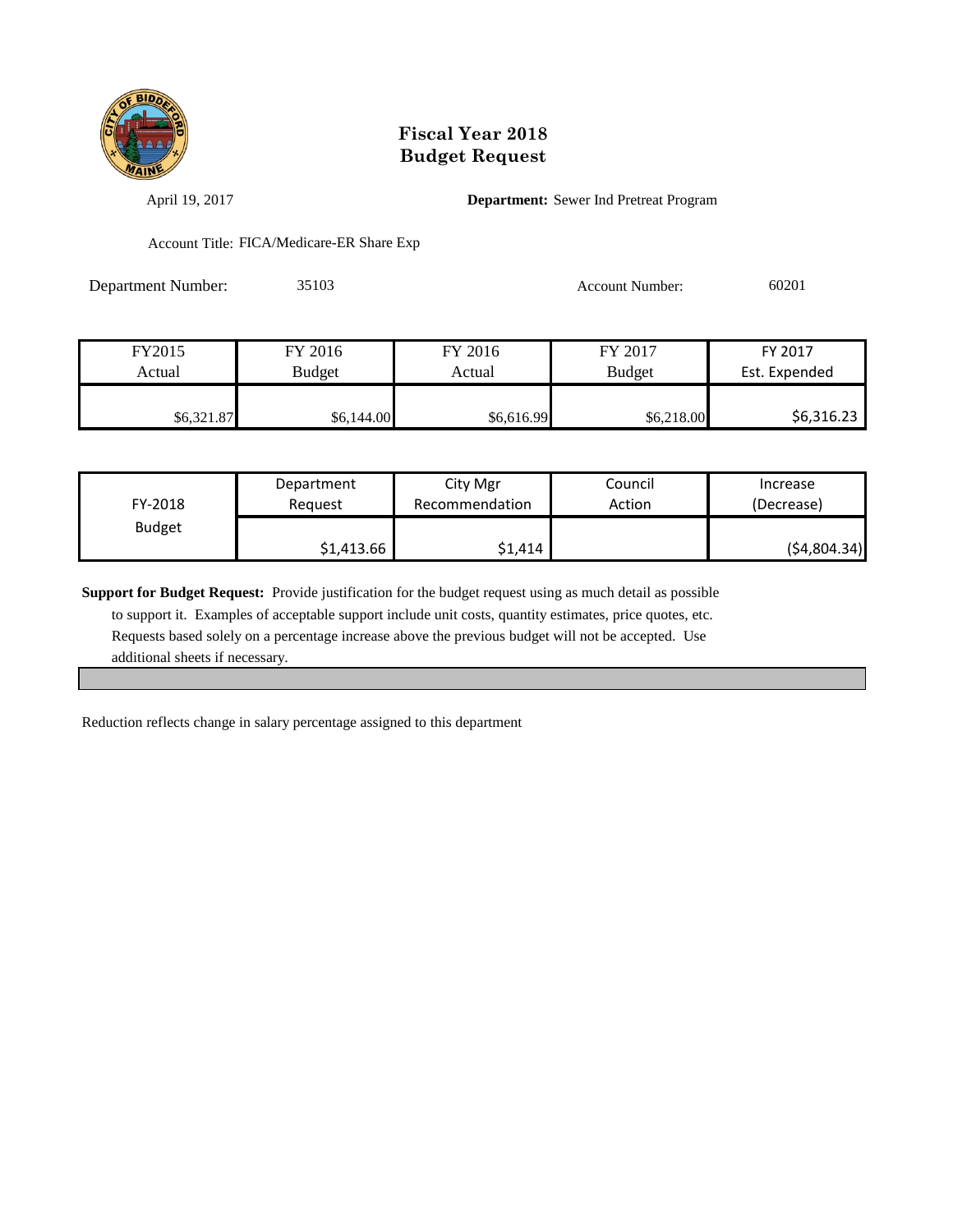

April 19, 2017 **Department:** Sewer Ind Pretreat Program

Account Title: MPERS-Employer Share Exp

Department Number: 35103 Account Number: 60202

| FY2015     | FY 2016       | FY 2016    | FY 2017       | FY 2017       |
|------------|---------------|------------|---------------|---------------|
| Actual     | <b>Budget</b> | Actual     | <b>Budget</b> | Est. Expended |
|            |               |            |               |               |
| \$1,379.00 | \$1,608.00    | \$1,617.40 | \$1,727.00    | \$1,715.42    |

| FY-2018       | Department | City Mgr       | Council | Increase   |
|---------------|------------|----------------|---------|------------|
|               | Reauest    | Recommendation | Action  | (Decrease) |
| <b>Budget</b> | \$1,774.00 | \$1,774        |         | \$47.00    |

**Support for Budget Request:** Provide justification for the budget request using as much detail as possible

 to support it. Examples of acceptable support include unit costs, quantity estimates, price quotes, etc. Requests based solely on a percentage increase above the previous budget will not be accepted. Use additional sheets if necessary.

Salary expense from payroll worksheet.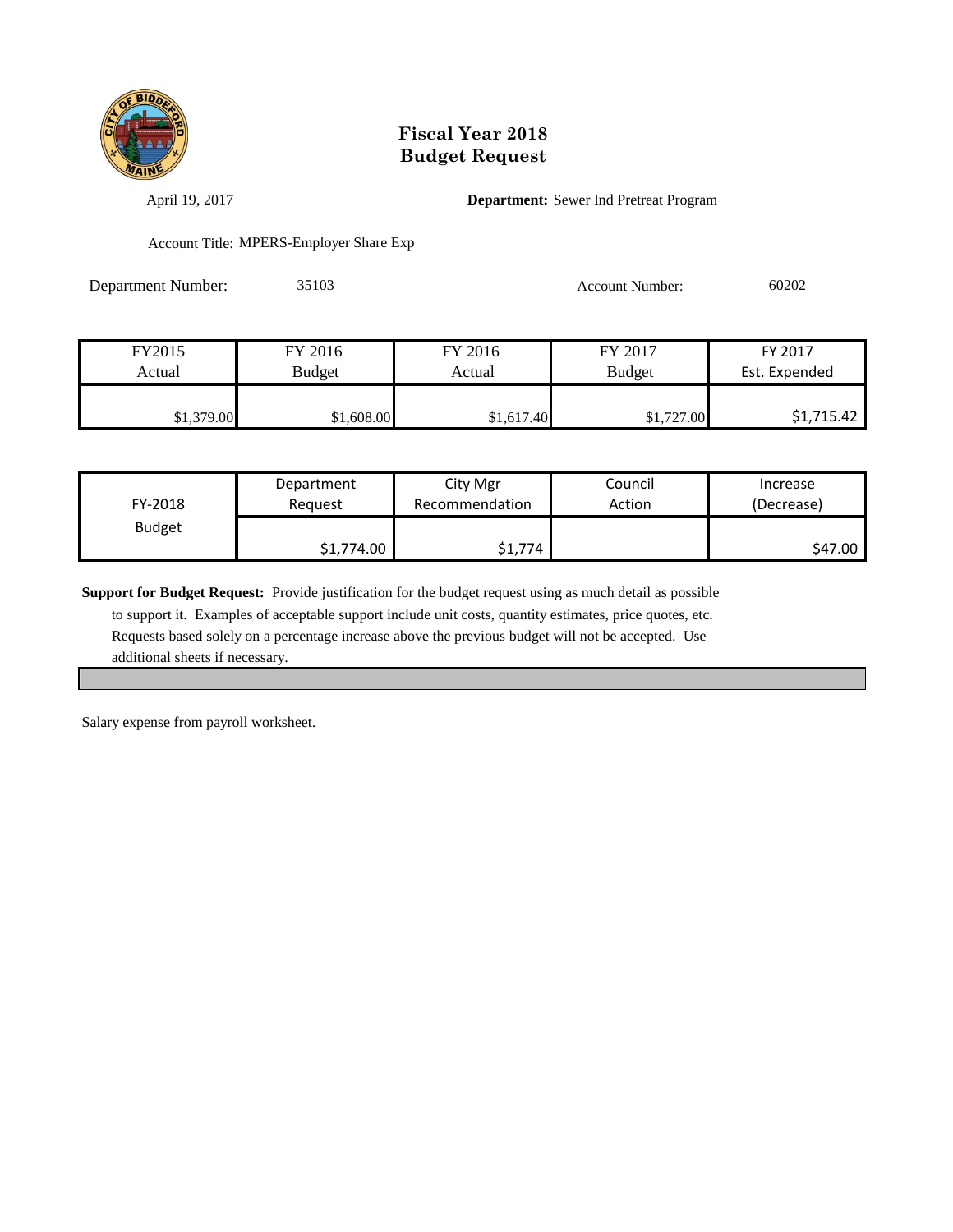

April 19, 2017 **Department:** Sewer Ind Pretreat Program

Account Title: 457 Plan-Employer Share Exp

| <b>Department Number:</b> | 35103 | Account Number: | 60203 |
|---------------------------|-------|-----------------|-------|
|                           |       |                 |       |

| FY2015     | FY 2016       | FY 2016    | FY 2017       | FY 2017       |
|------------|---------------|------------|---------------|---------------|
| Actual     | <b>Budget</b> | Actual     | <b>Budget</b> | Est. Expended |
|            |               |            |               |               |
| \$2,829.97 | \$2,625.00    | \$3,202.23 | \$3,369.00    | \$3,591.96    |

| FY-2018       | Department | City Mgr       | Council | Increase      |
|---------------|------------|----------------|---------|---------------|
|               | Reauest    | Recommendation | Action  | (Decrease)    |
| <b>Budget</b> | \$0.00     | \$0.00         |         | ( \$3,369.00) |

**Support for Budget Request:** Provide justification for the budget request using as much detail as possible

 to support it. Examples of acceptable support include unit costs, quantity estimates, price quotes, etc. Requests based solely on a percentage increase above the previous budget will not be accepted. Use additional sheets if necessary.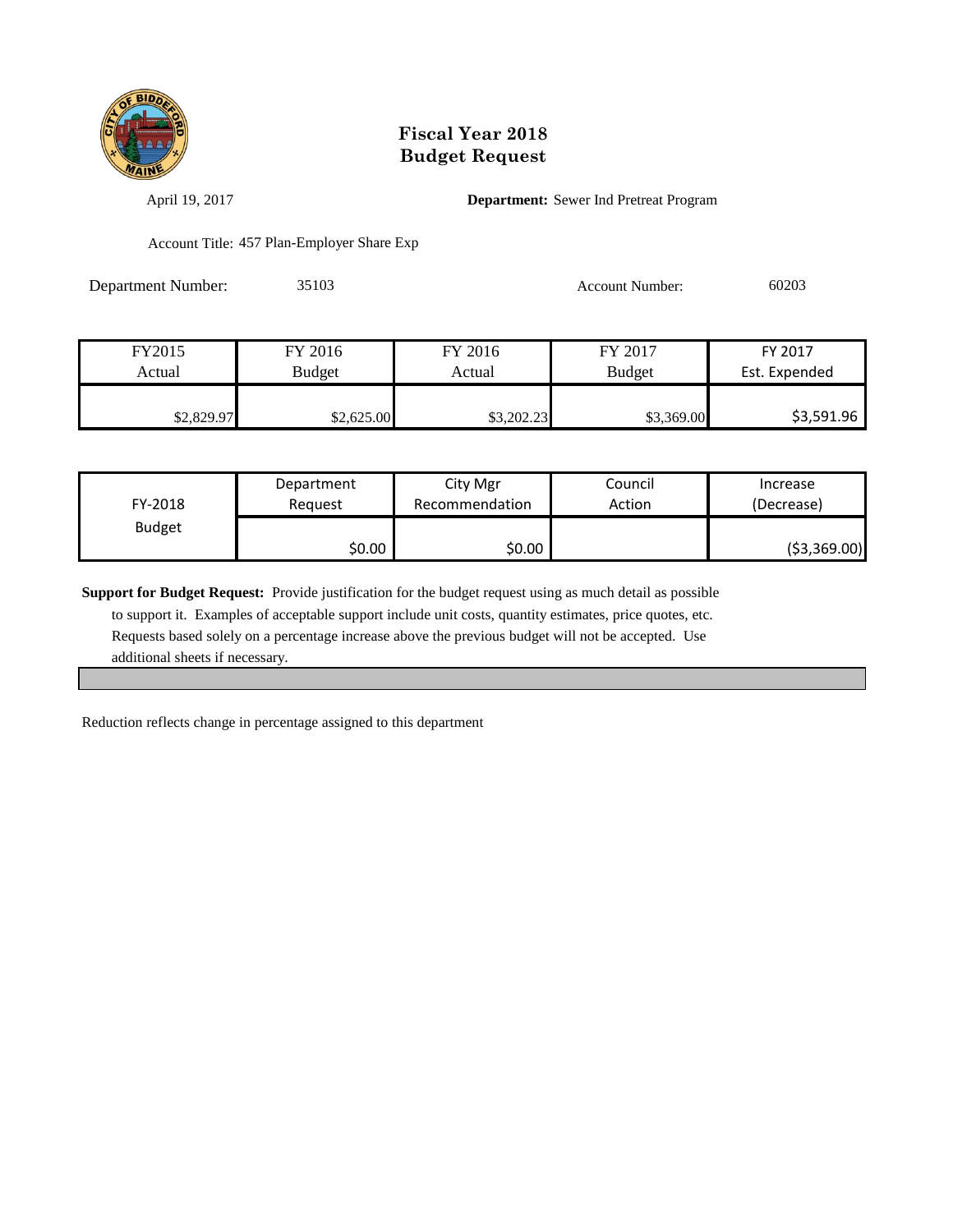

April 19, 2017 **Department:** Sewer Ind Pretreat Program

Account Title: HPHC Ins Employer Share Exp

| Department Number: | 35103 | <b>Account Number:</b> | 60210 |
|--------------------|-------|------------------------|-------|
|                    |       |                        |       |

| FY2015     | FY 2016       | FY 2016    | FY 2017       | FY 2017       |
|------------|---------------|------------|---------------|---------------|
| Actual     | <b>Budget</b> | Actual     | <b>Budget</b> | Est. Expended |
|            |               |            |               |               |
| \$5,751.48 | \$4,601.00    | \$3,825.12 | \$4,033.00    | \$3,808.42    |

| FY-2018       | Department | City Mgr       | Council | Increase     |
|---------------|------------|----------------|---------|--------------|
|               | Reauest    | Recommendation | Action  | (Decrease)   |
| <b>Budget</b> | \$2,921.84 | \$2,922        |         | (51, 111.16) |

**Support for Budget Request:** Provide justification for the budget request using as much detail as possible

 to support it. Examples of acceptable support include unit costs, quantity estimates, price quotes, etc. Requests based solely on a percentage increase above the previous budget will not be accepted. Use additional sheets if necessary.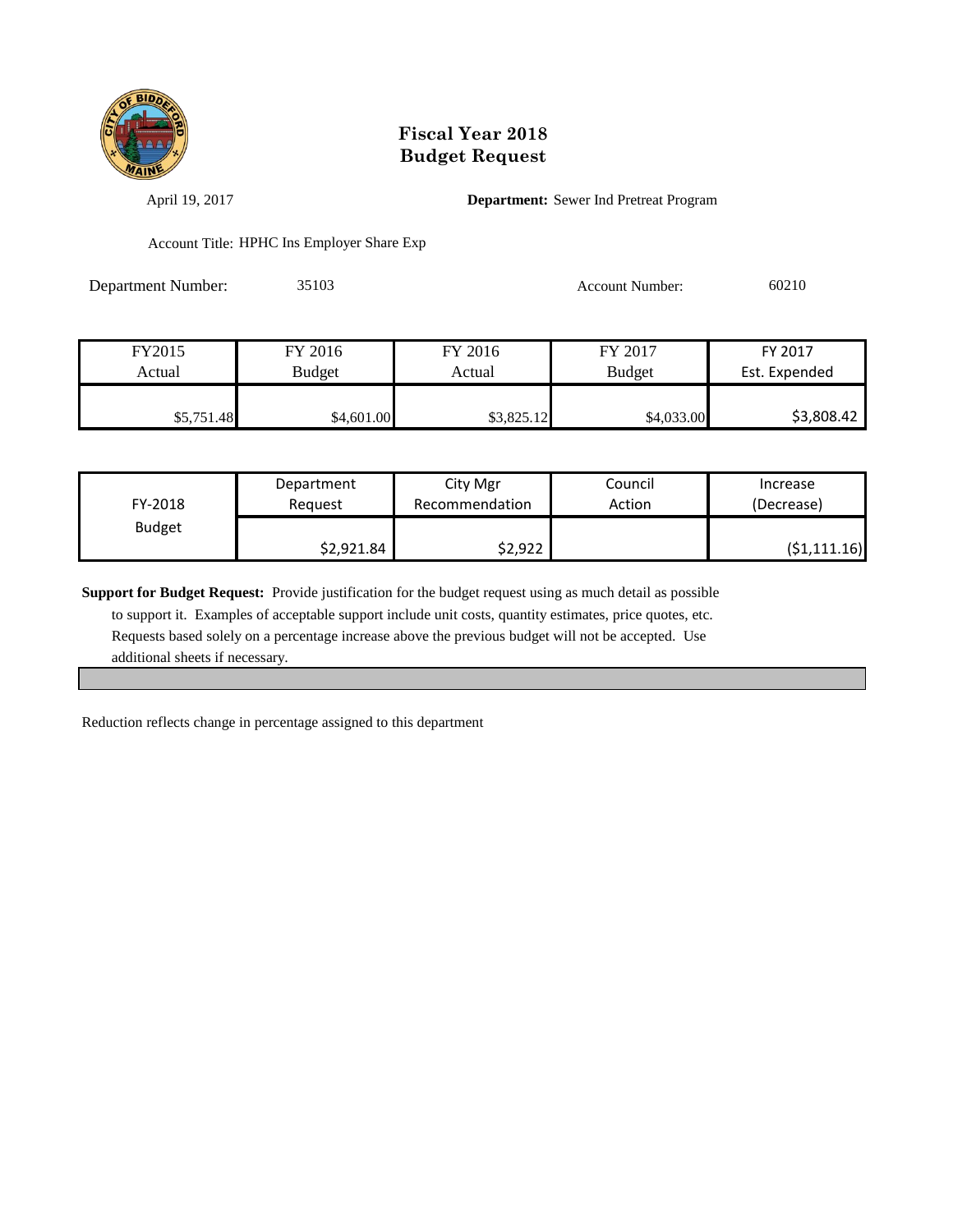

April 19, 2017 **Department:** Sewer Ind Pretreat Program

Account Title: S-T Disability ER Share Exp

Department Number: 35103 Account Number: 60212

| FY2015  | FY 2016       | FY 2016 | FY 2017       | FY 2017       |
|---------|---------------|---------|---------------|---------------|
| Actual  | <b>Budget</b> | Actual  | <b>Budget</b> | Est. Expended |
|         |               |         |               |               |
| \$27.80 | \$27.00       | \$28.38 | \$29.00       | \$28.30       |

| FY-2018       | Department | City Mgr       | Council | Increase   |
|---------------|------------|----------------|---------|------------|
|               | Reauest    | Recommendation | Action  | (Decrease) |
| <b>Budget</b> | \$6.00     | \$6.00         |         | (523.00)   |

**Support for Budget Request:** Provide justification for the budget request using as much detail as possible

 to support it. Examples of acceptable support include unit costs, quantity estimates, price quotes, etc. Requests based solely on a percentage increase above the previous budget will not be accepted. Use additional sheets if necessary.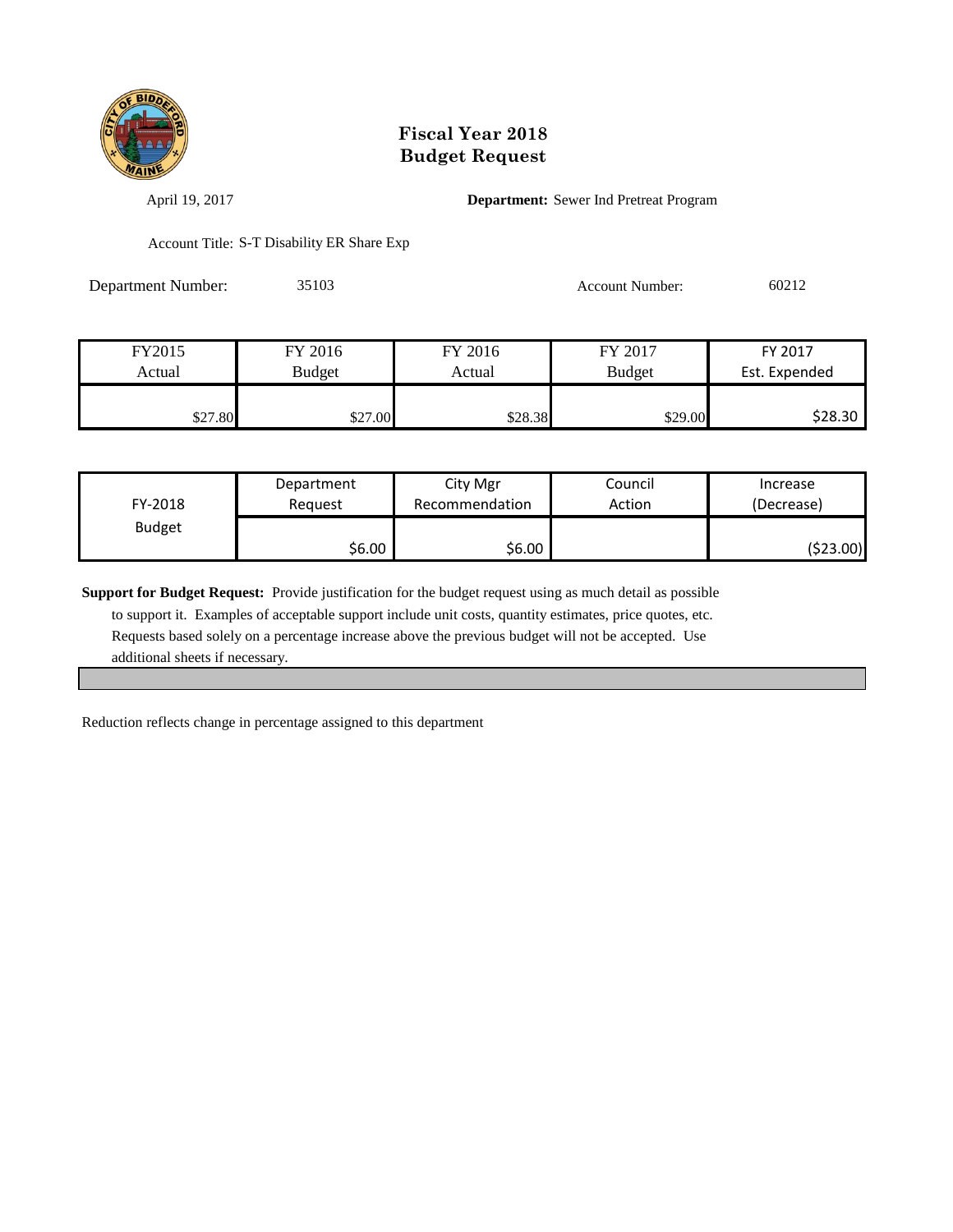

April 19, 2017 **Department:** Sewer Ind Pretreat Program

Account Title: L-T Disability ER Share Exp

Department Number: 35103 Account Number: 60213

| FY2015   | FY 2016       | FY 2016  | FY 2017       | FY 2017       |
|----------|---------------|----------|---------------|---------------|
| Actual   | <b>Budget</b> | Actual   | <b>Budget</b> | Est. Expended |
|          |               |          |               |               |
| \$187.31 | \$245.00      | \$229.78 | \$277.00      | \$245.87      |

| FY-2018       | Department | City Mgr       | Council | Increase   |
|---------------|------------|----------------|---------|------------|
|               | Reauest    | Recommendation | Action  | (Decrease) |
| <b>Budget</b> | \$66.53    | \$66.53        |         | (\$210.47) |

**Support for Budget Request:** Provide justification for the budget request using as much detail as possible

 to support it. Examples of acceptable support include unit costs, quantity estimates, price quotes, etc. Requests based solely on a percentage increase above the previous budget will not be accepted. Use additional sheets if necessary.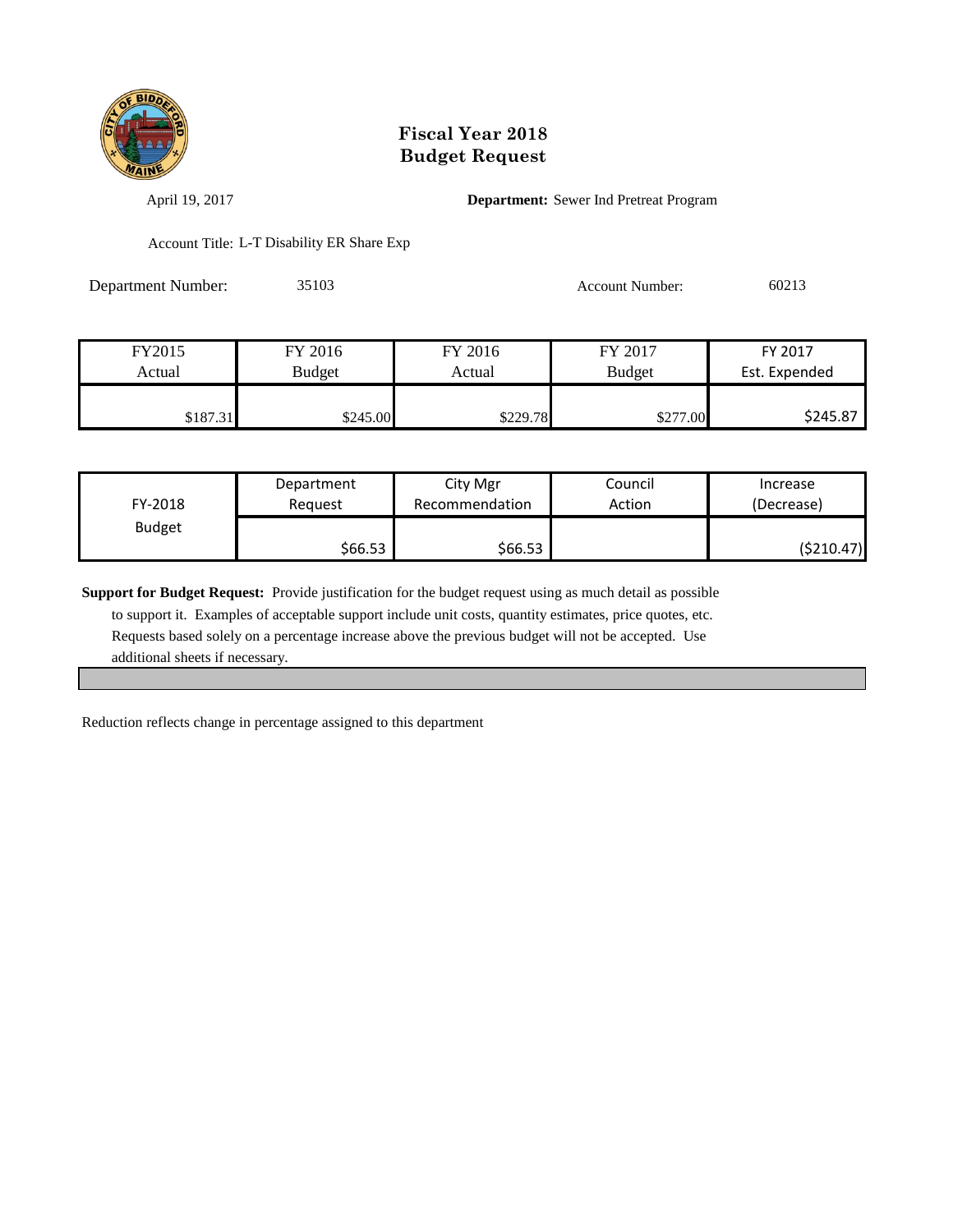

April 19, 2017 **Department:** Sewer Ind Pretreat Program

Account Title: Delta Dental ER Share

Department Number: 35103 Account Number: 60216

| FY2015 | FY 2016       | FY 2016 | FY 2017       | FY 2017       |
|--------|---------------|---------|---------------|---------------|
| Actual | <b>Budget</b> | Actual  | <b>Budget</b> | Est. Expended |
|        |               |         |               |               |
| \$0.00 | \$0.00        | \$0.00  | \$0.00        | \$0.00        |

| FY-2018       | Department | City Mgr       | Council | Increase   |
|---------------|------------|----------------|---------|------------|
|               | Reauest    | Recommendation | Action  | (Decrease) |
| <b>Budget</b> | \$0.00     | \$0.00         |         | SO.OO      |

**Support for Budget Request:** Provide justification for the budget request using as much detail as possible

 to support it. Examples of acceptable support include unit costs, quantity estimates, price quotes, etc. Requests based solely on a percentage increase above the previous budget will not be accepted. Use additional sheets if necessary.

Not applicable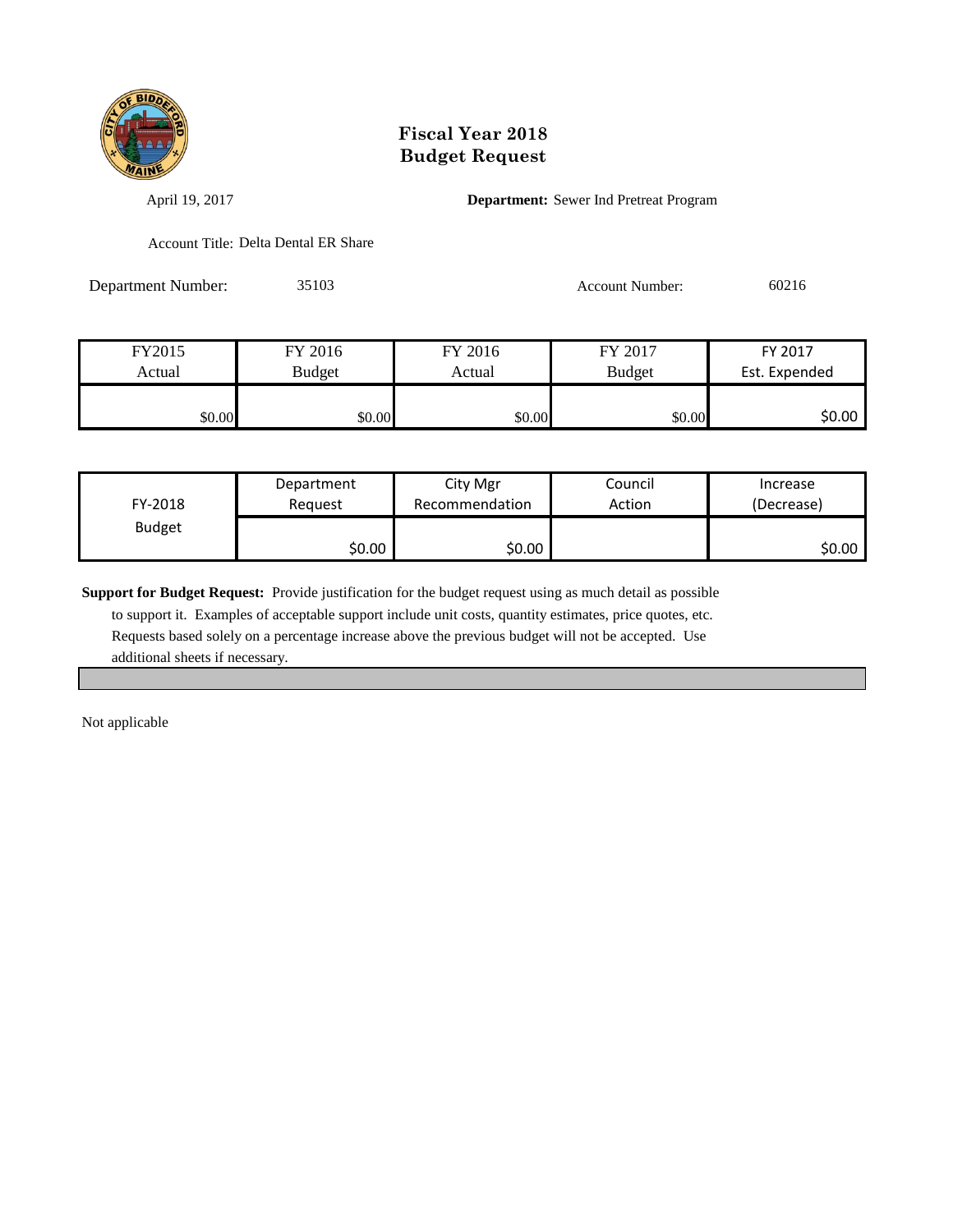

April 19, 2017 **Department:** Sewer Ind Pretreat Program

Account Title: RHSA Plan ER Share

Department Number: 35103 Account Number: 60217

| FY2015 | FY 2016       | FY 2016 | FY 2017       | FY 2017       |
|--------|---------------|---------|---------------|---------------|
| Actual | <b>Budget</b> | Actual  | <b>Budget</b> | Est. Expended |
|        |               |         |               |               |
| \$0.00 | \$0.00        | \$0.00  | \$484.00      | \$515.69      |

| FY-2018       | Department | City Mgr       | Council | Increase   |
|---------------|------------|----------------|---------|------------|
|               | Reauest    | Recommendation | Action  | (Decrease) |
| <b>Budget</b> | \$0.00     | \$0.00         |         | (\$484.00) |

**Support for Budget Request:** Provide justification for the budget request using as much detail as possible

 to support it. Examples of acceptable support include unit costs, quantity estimates, price quotes, etc. Requests based solely on a percentage increase above the previous budget will not be accepted. Use additional sheets if necessary.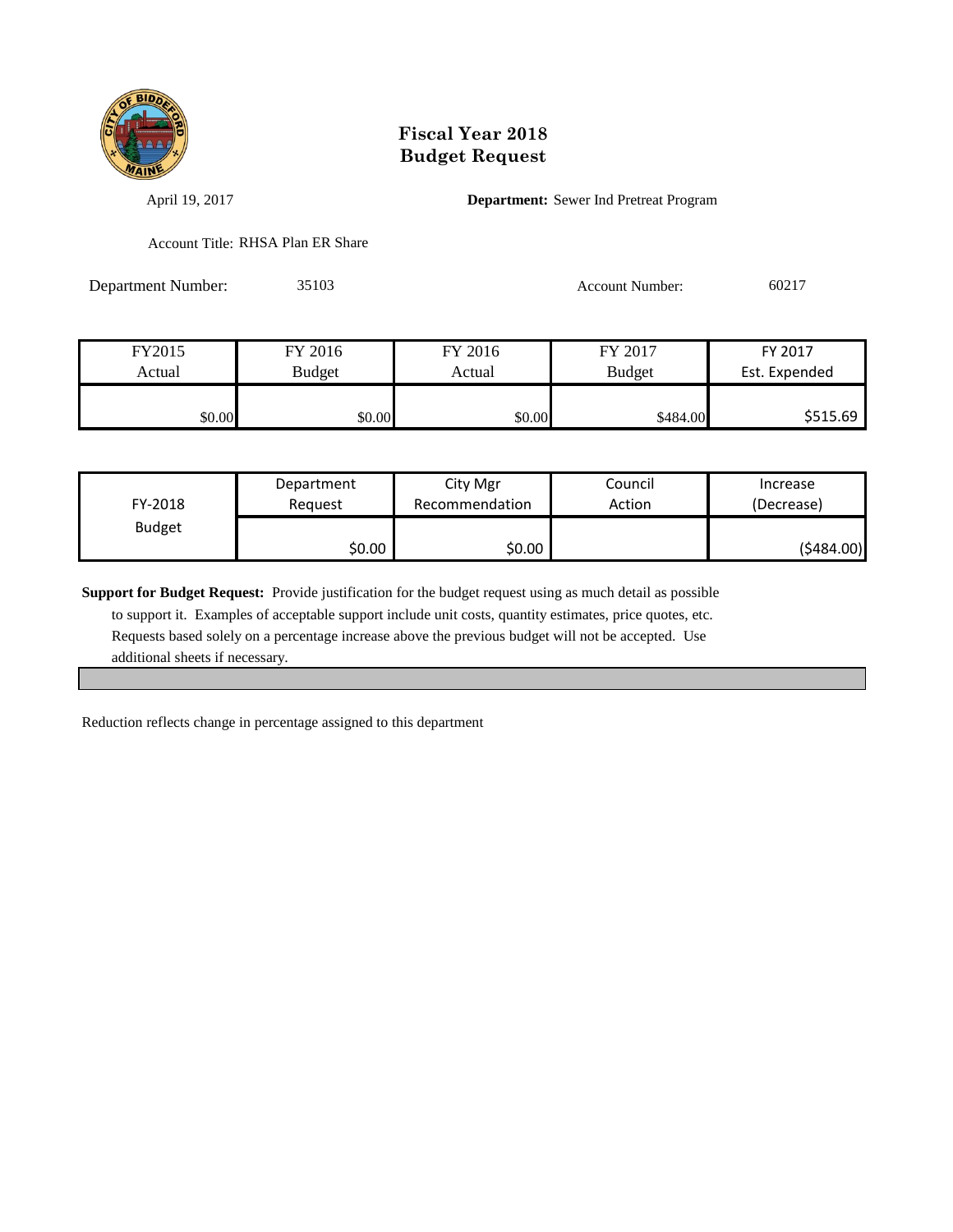

April 19, 2017 **Department:** Sewer Ind Pretreat Program

Account Title: Conferences/Training Expense

| Department Number: | 35103 | Account Number: | 60251 |
|--------------------|-------|-----------------|-------|
|                    |       |                 |       |

| FY2015 | FY 2016       | FY 2016 | FY 2017       | FY 2017       |
|--------|---------------|---------|---------------|---------------|
| Actual | <b>Budget</b> | Actual  | <b>Budget</b> | Est. Expended |
|        |               |         |               |               |
| \$0.00 | \$1,000.00    | \$0.00  | \$150.00      | \$0.00        |

| FY-2018       | Department | City Mgr       | Council | Increase   |
|---------------|------------|----------------|---------|------------|
|               | Reauest    | Recommendation | Action  | (Decrease) |
| <b>Budget</b> | \$150.00   | \$150.00       |         | ا 50.00    |

**Support for Budget Request:** Provide justification for the budget request using as much detail as possible

 to support it. Examples of acceptable support include unit costs, quantity estimates, price quotes, etc. Requests based solely on a percentage increase above the previous budget will not be accepted. Use additional sheets if necessary.

| Desc                      | Unit | Rate      | Total  |
|---------------------------|------|-----------|--------|
| Conf/Training Contingency |      | 150.00 \$ | 150.00 |

As a revenue fund, if the line item is not expended it will not be included in the user fee calculation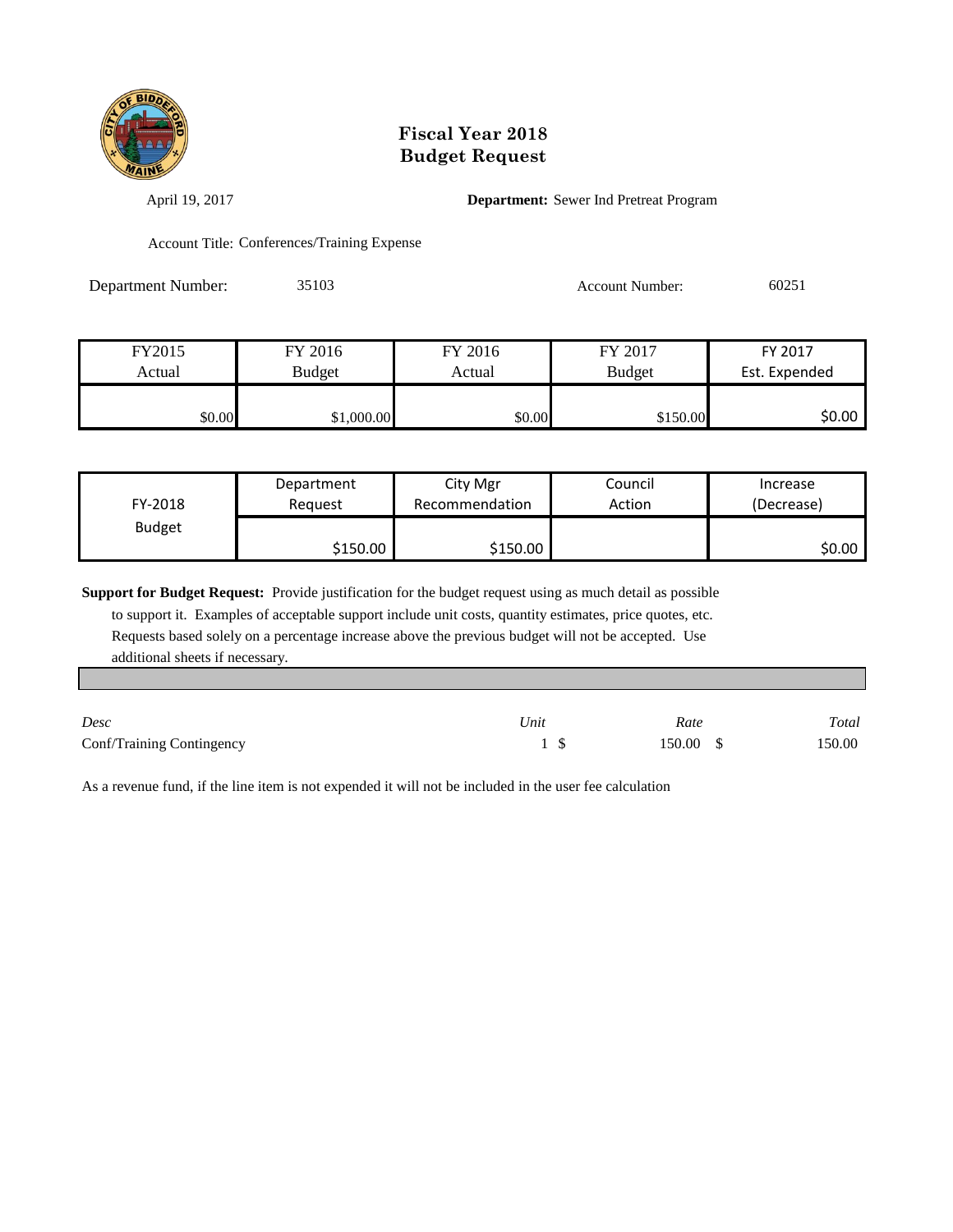

April 19, 2017 **Department:** Sewer Ind Pretreat Program

Account Title: Travel/Mileage Expense

Department Number: 35103 Account Number: 60252

| FY2015   | FY 2016       | FY 2016  | FY 2017  | FY 2017       |
|----------|---------------|----------|----------|---------------|
| Actual   | <b>Budget</b> | Actual   | Budget   | Est. Expended |
|          |               |          |          |               |
| \$786.91 | \$800.00      | \$467.11 | \$800.00 | \$600.00      |

| FY-2018       | Department | City Mgr       | Council | Increase   |
|---------------|------------|----------------|---------|------------|
|               | Reauest    | Recommendation | Action  | (Decrease) |
| <b>Budget</b> | 334.38     | \$334          |         | (\$465.62) |

**Support for Budget Request:** Provide justification for the budget request using as much detail as possible

 to support it. Examples of acceptable support include unit costs, quantity estimates, price quotes, etc. Requests based solely on a percentage increase above the previous budget will not be accepted. Use additional sheets if necessary.

| Desc                           | Unit | Rate   | Total    |
|--------------------------------|------|--------|----------|
| Mileage (inspections/meetings) | 625  | \$0.54 | \$334.38 |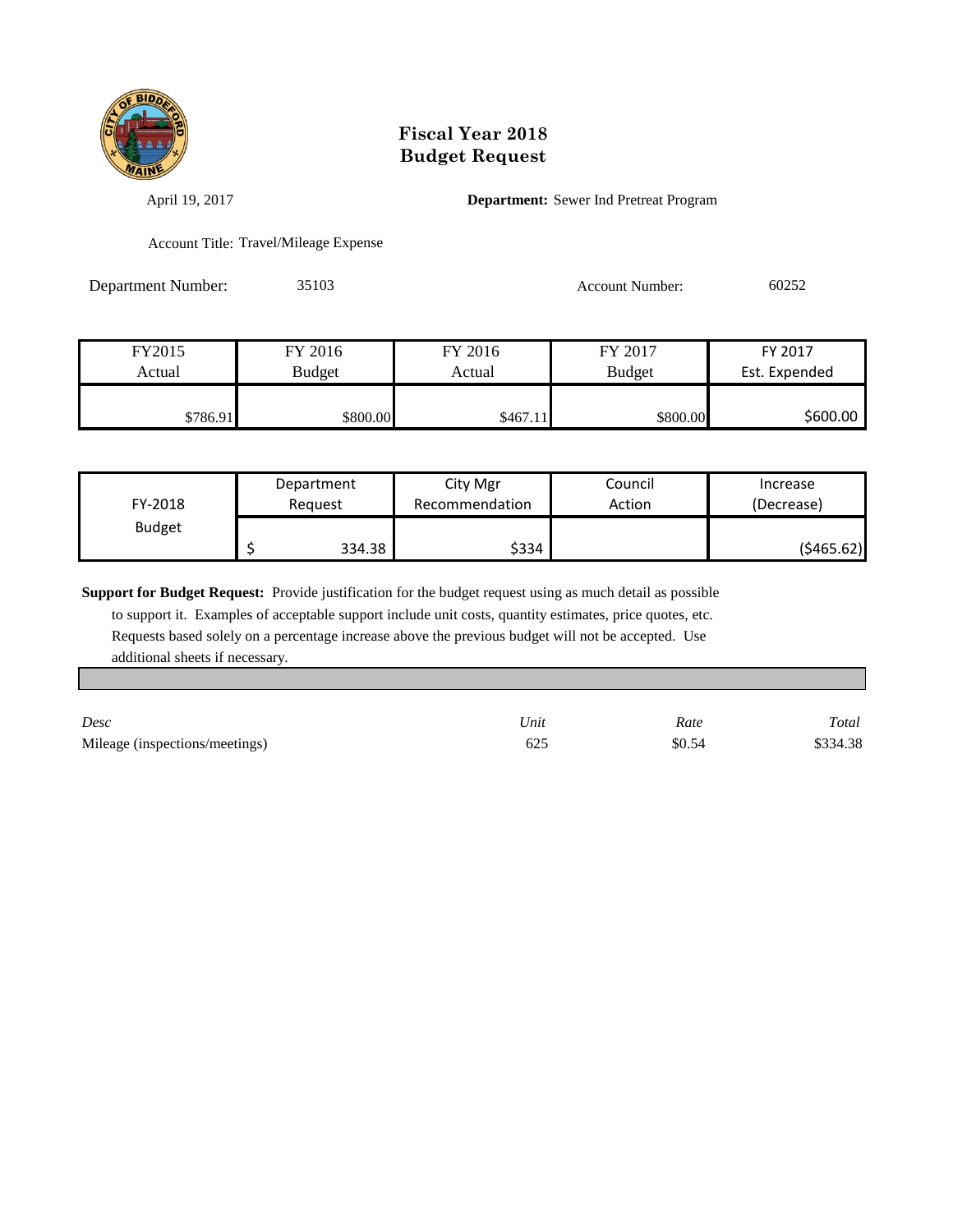

April 19, 2017 **Department:** Sewer Ind Pretreat Program

Account Title: Dues/Memberships Expense

Department Number: 35103 Account Number: 60256

| FY2015 | FY 2016       | FY 2016 | FY 2017       | FY 2017       |
|--------|---------------|---------|---------------|---------------|
| Actual | <b>Budget</b> | Actual  | <b>Budget</b> | Est. Expended |
|        |               |         |               |               |
| \$0.00 | \$200.00      | \$0.00  | \$0.00        | \$0.00        |

| FY-2018       | Department | City Mgr       | Council | Increase   |
|---------------|------------|----------------|---------|------------|
|               | Reauest    | Recommendation | Action  | (Decrease) |
| <b>Budget</b> | \$0.00     | \$0.00         |         | \$0.00     |

**Support for Budget Request:** Provide justification for the budget request using as much detail as possible

 to support it. Examples of acceptable support include unit costs, quantity estimates, price quotes, etc. Requests based solely on a percentage increase above the previous budget will not be accepted. Use additional sheets if necessary.

Not applicable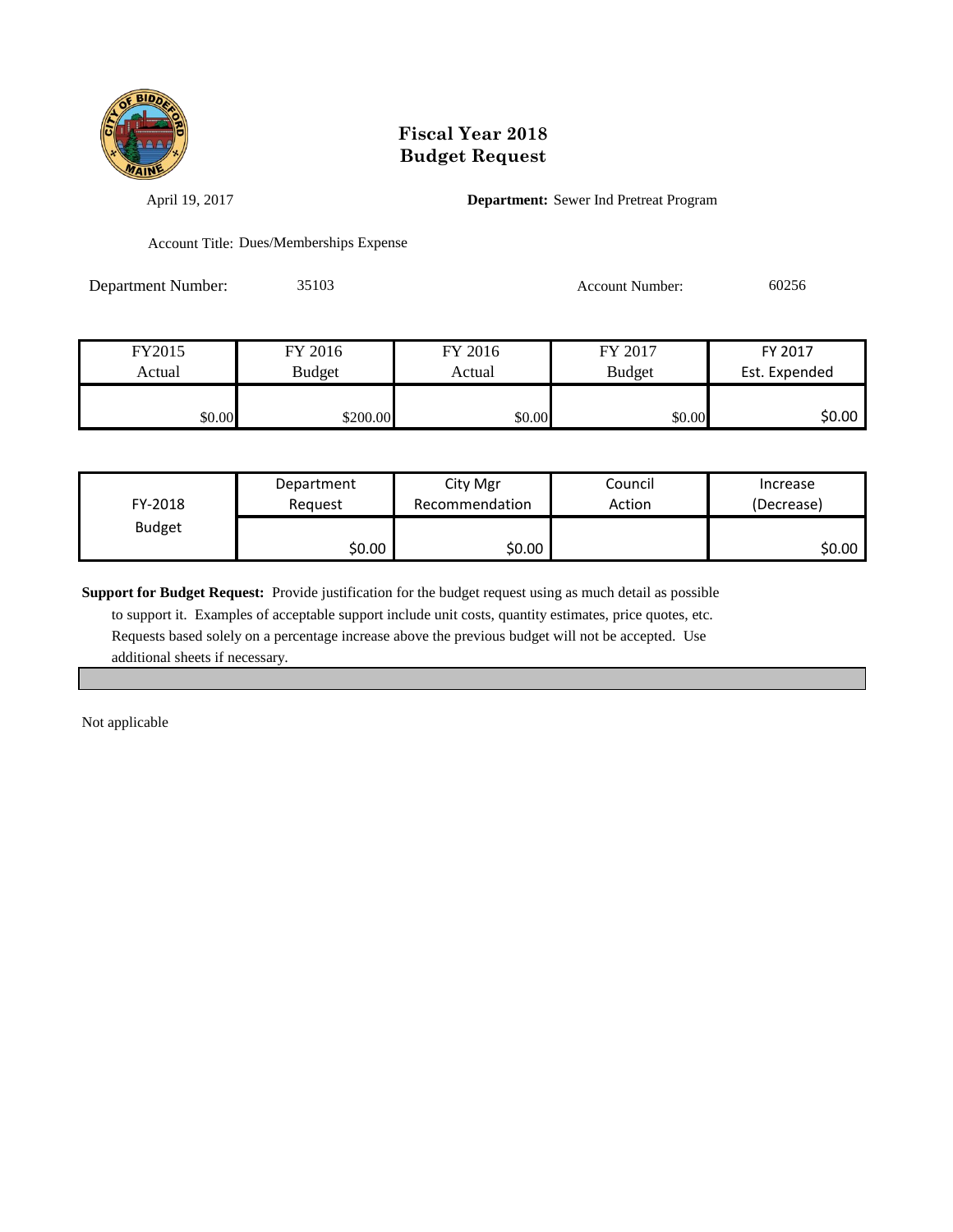

April 19, 2017 **Department:** Sewer Ind Pretreat Program

Account Title: Legal Services Expense

Department Number: 35103 Account Number: 60301

| FY2015 | FY 2016       | FY 2016 | FY 2017       | FY 2017       |
|--------|---------------|---------|---------------|---------------|
| Actual | <b>Budget</b> | Actual  | <b>Budget</b> | Est. Expended |
|        |               |         |               |               |
| \$0.00 | \$500.00      | \$0.00  | \$500.00      | \$0.00        |

| FY-2018       | Department | City Mgr       | Council | Increase   |
|---------------|------------|----------------|---------|------------|
|               | Reauest    | Recommendation | Action  | (Decrease) |
| <b>Budget</b> | 500.00     | \$500.00       |         | ا 50.00    |

**Support for Budget Request:** Provide justification for the budget request using as much detail as possible

 to support it. Examples of acceptable support include unit costs, quantity estimates, price quotes, etc. Requests based solely on a percentage increase above the previous budget will not be accepted. Use additional sheets if necessary.

| Desc                              | 'Jnit | Rate      | Total  |
|-----------------------------------|-------|-----------|--------|
| <b>Legal Services Contingency</b> |       | 500.00 \$ | 500.00 |

As a revenue fund, if the contingency is not expended it will not be used in calculating user fees.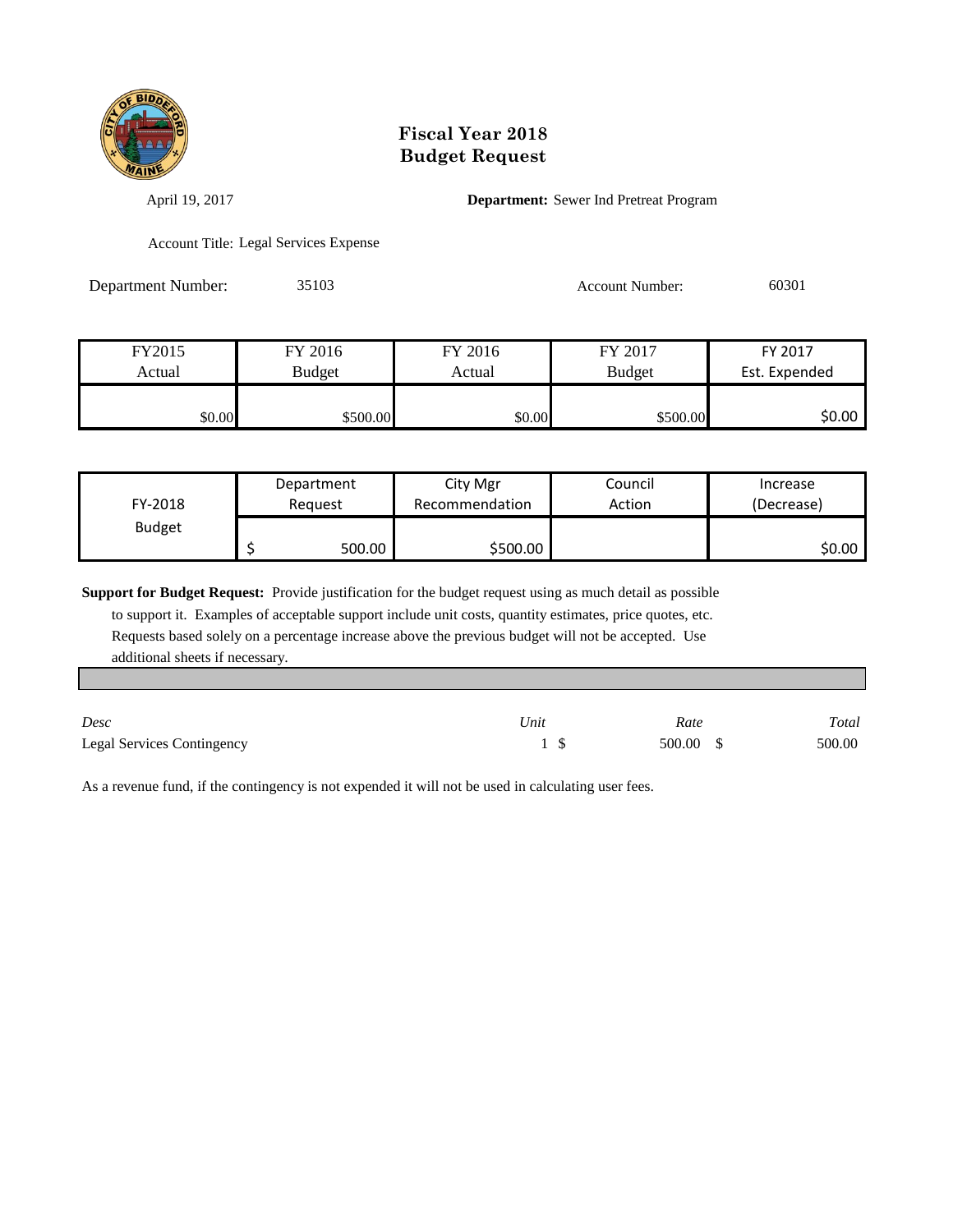

April 19, 2017 **Department:** Sewer Ind Pretreat Program

Account Title: Workers Comp Insurance Exp

Department Number: 35103 Account Number: 60370

| FY2015     | FY 2016       | FY 2016  | FY 2017       | FY 2017       |
|------------|---------------|----------|---------------|---------------|
| Actual     | <b>Budget</b> | Actual   | <b>Budget</b> | Est. Expended |
|            |               |          |               |               |
| \$1,427.00 | \$1,322.00    | \$485.00 | \$667.00      | \$485.00      |

| FY-2018       | Department | City Mgr       | Council | Increase   |
|---------------|------------|----------------|---------|------------|
|               | Reauest    | Recommendation | Action  | (Decrease) |
| <b>Budget</b> | \$425.31   | \$425          |         | (\$241.69) |

**Support for Budget Request:** Provide justification for the budget request using as much detail as possible

 to support it. Examples of acceptable support include unit costs, quantity estimates, price quotes, etc. Requests based solely on a percentage increase above the previous budget will not be accepted. Use additional sheets if necessary.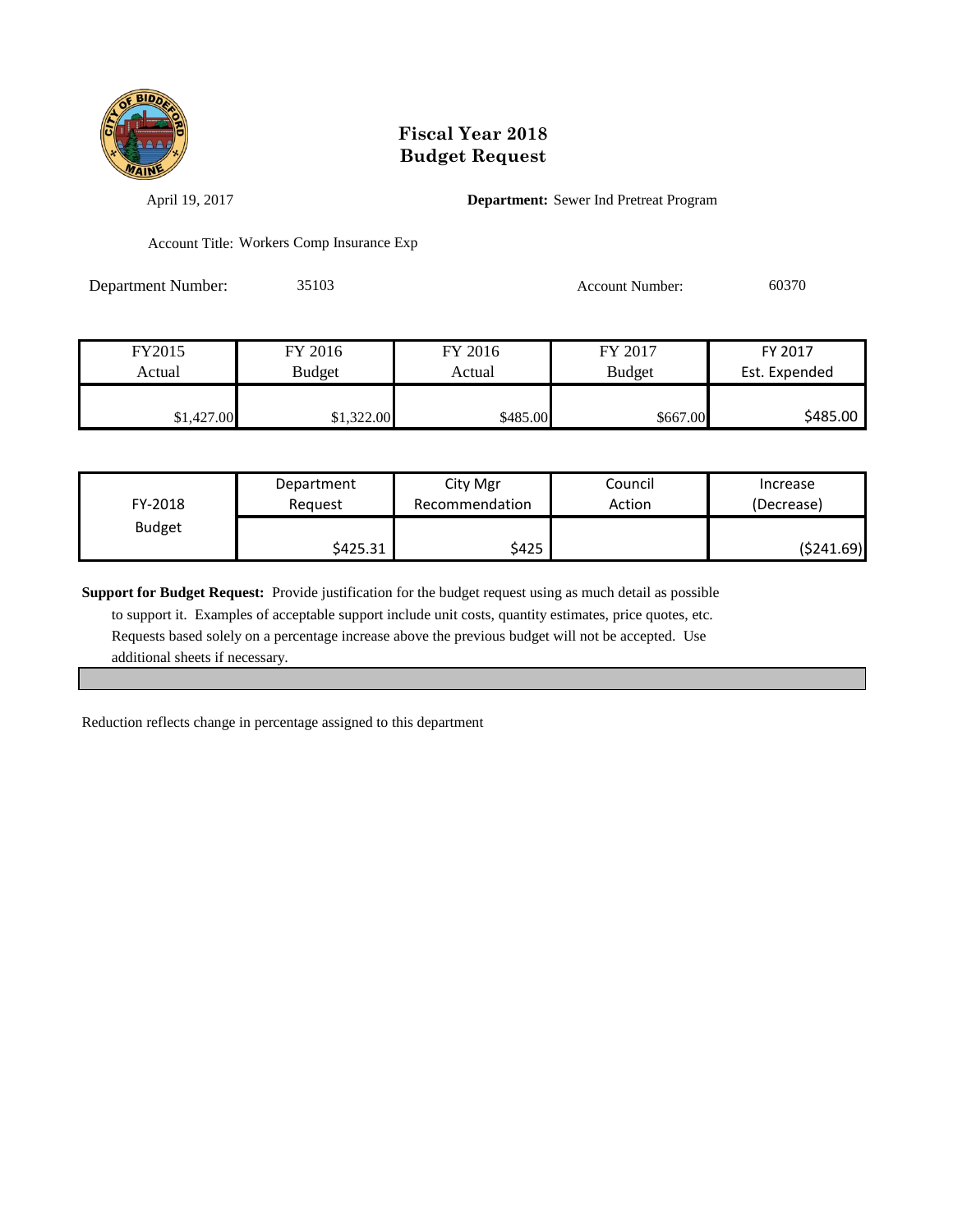

April 19, 2017 **Department:** Sewer Ind Pretreat Program

Account Title: Fiber/Internet Expense

Department Number: 35103 Account Number: 60406

| FY2015     | FY 2016    | FY 2016    | FY 2017       | FY 2017       |
|------------|------------|------------|---------------|---------------|
| Actual     | Budget     | Actual     | <b>Budget</b> | Est. Expended |
|            |            |            |               |               |
| \$1,302.84 | \$1,500.00 | \$1,302.84 | \$1,303.00    | \$1,303.00    |

| FY-2018       | Department | City Mgr       | Council | Increase   |
|---------------|------------|----------------|---------|------------|
|               | Reauest    | Recommendation | Action  | (Decrease) |
| <b>Budget</b> | \$1,305.00 | \$1,305.00     |         | S2.00 I    |

**Support for Budget Request:** Provide justification for the budget request using as much detail as possible

 to support it. Examples of acceptable support include unit costs, quantity estimates, price quotes, etc. Requests based solely on a percentage increase above the previous budget will not be accepted. Use additional sheets if necessary.

Prorated share of facility internet service provider costs.

| Facility internet/fiber fee (Annual) | 5.222.00 |
|--------------------------------------|----------|
| <b>IPP</b> Percentage                | 25%      |
|                                      | 1.305.50 |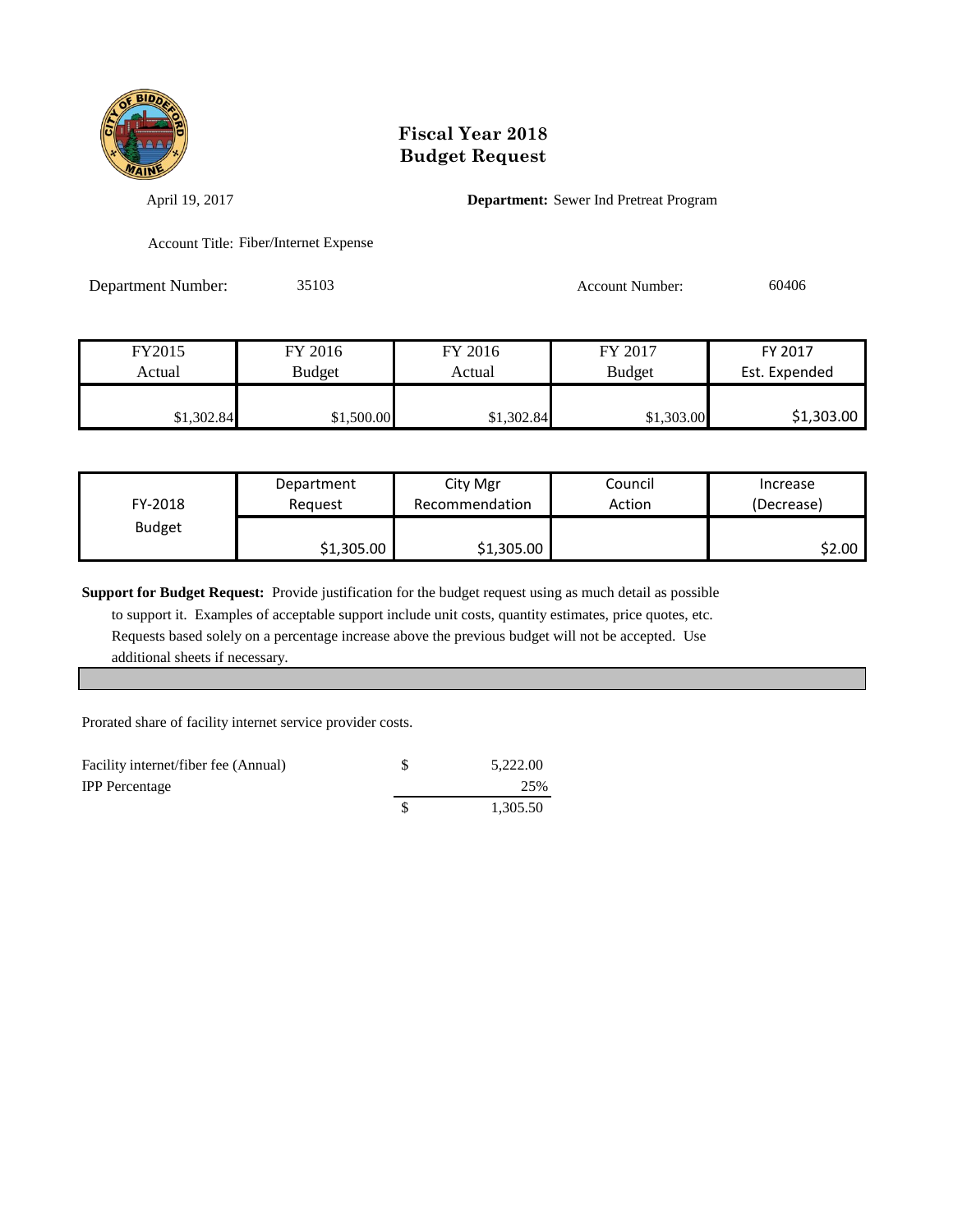

April 19, 2017 **Department:** Sewer Ind Pretreat Program

Account Title: Admin/Office Supp/Eqt Non-Cap

| Department Number: | 35103 | Account Number: | 60500 |
|--------------------|-------|-----------------|-------|
|                    |       |                 |       |

| FY2015   | FY 2016       | FY 2016 | FY 2017       | FY 2017       |
|----------|---------------|---------|---------------|---------------|
| Actual   | <b>Budget</b> | Actual  | <b>Budget</b> | Est. Expended |
|          |               |         |               |               |
| \$647.74 | \$1,000.00    | \$0.00  | \$386.00      | \$386.00      |

| FY-2018       | Department |        | City Mgr       | Council | Increase   |
|---------------|------------|--------|----------------|---------|------------|
|               | Reauest    |        | Recommendation | Action  | (Decrease) |
| <b>Budget</b> |            | 378.19 | \$378          |         | (57.81)    |

**Support for Budget Request:** Provide justification for the budget request using as much detail as possible

 to support it. Examples of acceptable support include unit costs, quantity estimates, price quotes, etc. Requests based solely on a percentage increase above the previous budget will not be accepted. Use additional sheets if necessary.

Office supplies to manage administrative aspects of IPP.

Reduced request based on projected need. Active effort to reduce office supplies by converting to digital recordkeeping.

| 155.61 |
|--------|
| 68.94  |
| 11.29  |
| 142.35 |
|        |
| 378.19 |
|        |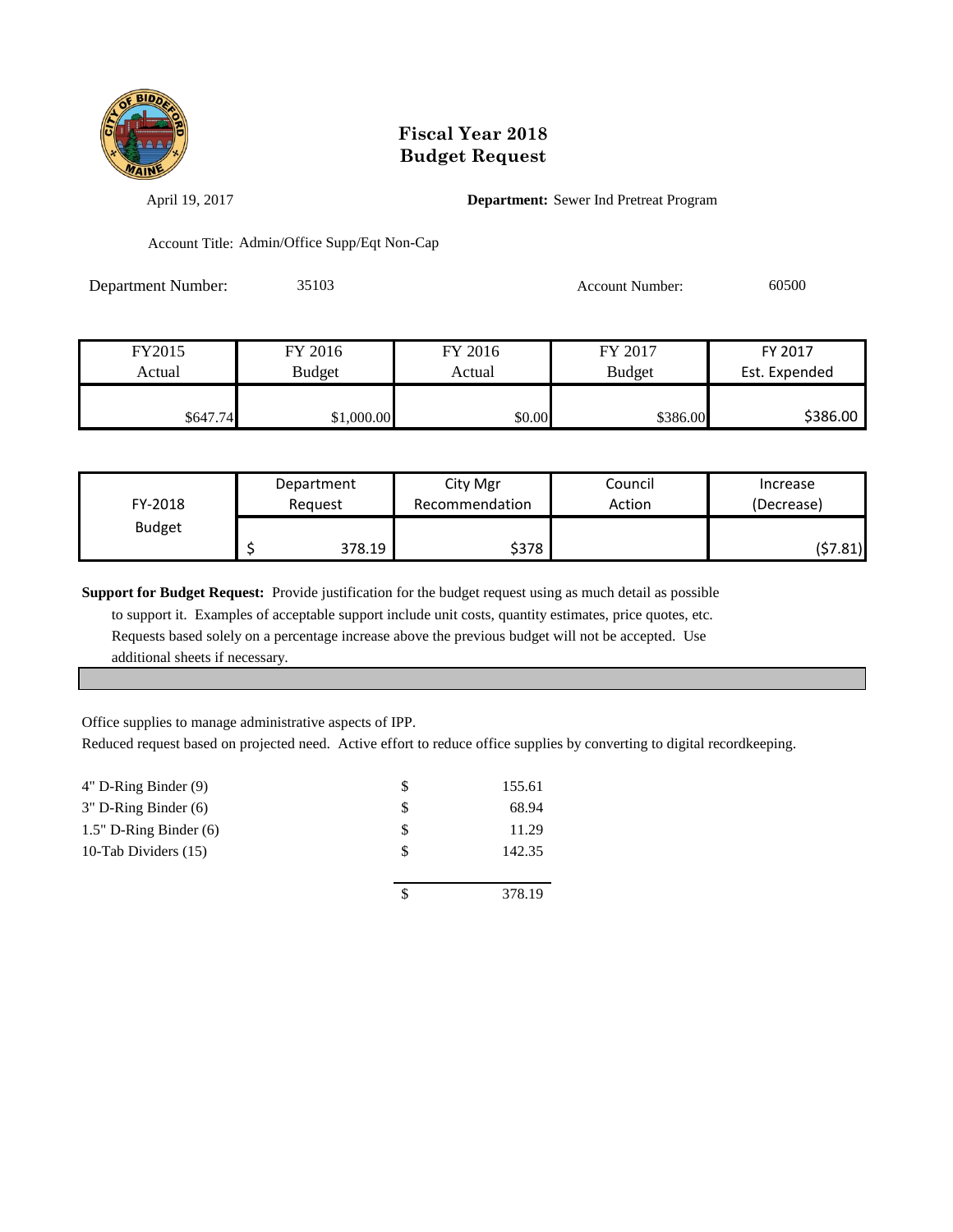

April 19, 2017 **Department:** Sewer Ind Pretreat Program

Account Title: Operating Supp/Eqt Non-Cap

Department Number: 35103 Account Number: 60501

| FY2015     | FY 2016       | FY 2016 | FY 2017       | FY 2017       |
|------------|---------------|---------|---------------|---------------|
| Actual     | <b>Budget</b> | Actual  | <b>Budget</b> | Est. Expended |
|            |               |         |               |               |
| \$1,366.93 | \$1,400.00    | \$0.00  | \$1,350.00    | \$1,100.00    |

| FY-2018       | Department |        | City Mgr       | Council | Increase   |
|---------------|------------|--------|----------------|---------|------------|
|               | Reauest    |        | Recommendation | Action  | (Decrease) |
| <b>Budget</b> |            | 603.14 | \$603.14       |         | (\$746.86) |

**Support for Budget Request:** Provide justification for the budget request using as much detail as possible

 to support it. Examples of acceptable support include unit costs, quantity estimates, price quotes, etc. Requests based solely on a percentage increase above the previous budget will not be accepted. Use additional sheets if necessary.

Equipment, materials, and supplies for industrial pretreatment program.

| Safety Glasses-Diopter (1)           | \$ | 10.58  |
|--------------------------------------|----|--------|
| Disposable gloves (Box)              | S  | 25.00  |
| Cut Resistant Waterproof Work Glove  | \$ | 43.95  |
| Steel-toe Rubber Boots (1 pr)        | \$ | 16.49  |
| Hardhat Mounted H. Protection (1 pr) | S  | 11.99  |
| pH Electrode Solution                | S  | 33.85  |
| 1000ml Sampling Bottle (1 case)      | \$ | 327.90 |
| Utility Funnel - $8$ oz $(2)$        | \$ | 8.38   |
| Carry case for supplies              | S  | 125.00 |
|                                      | \$ | 603.14 |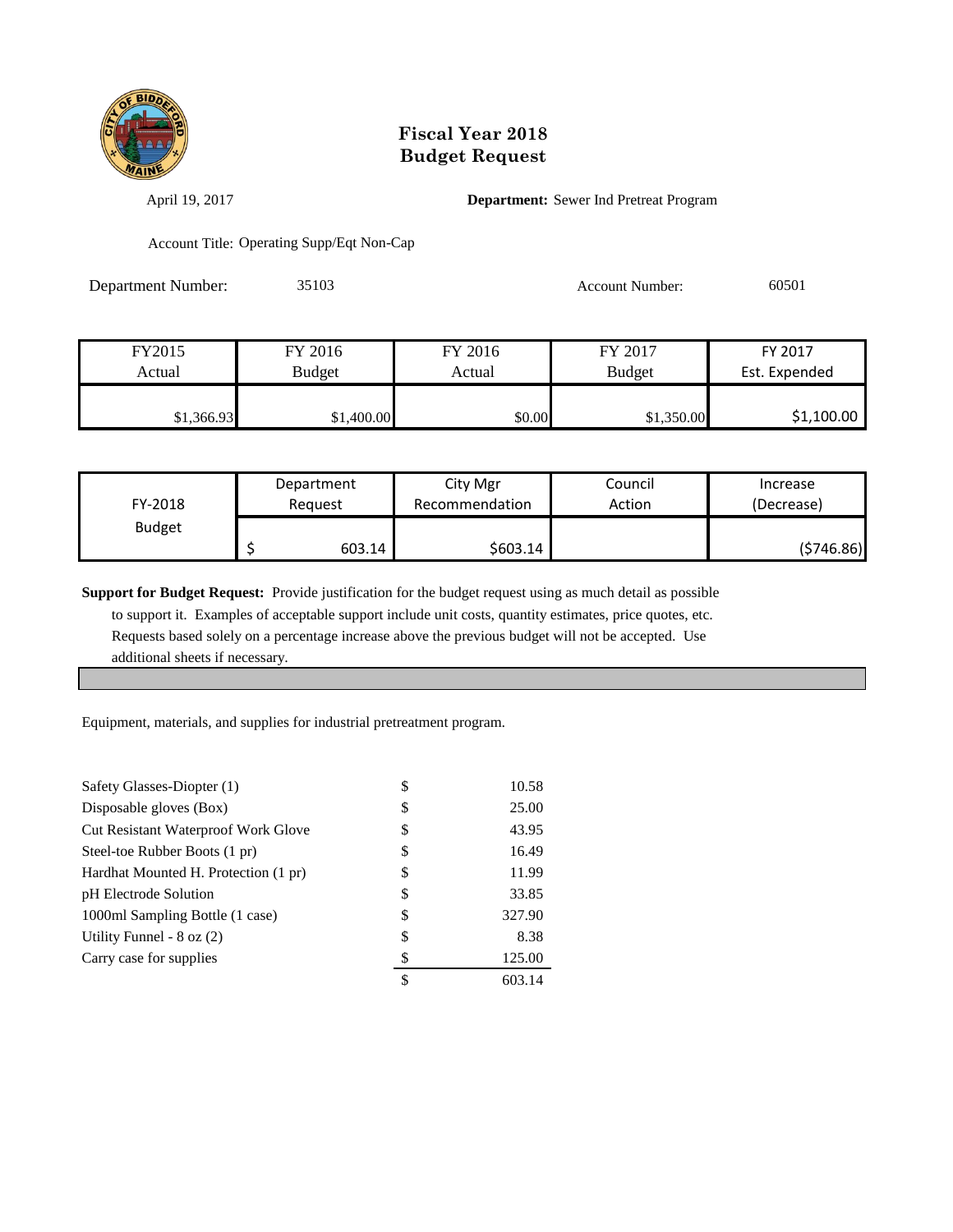

April 19, 2017 **Department:** Sewer Ind Pretreat Program

Account Title: Vehicles Purchase Capital

Department Number: 35103 Account Number: 60603

| FY2015 | FY 2016       | FY 2016 | FY 2017       | FY 2017       |
|--------|---------------|---------|---------------|---------------|
| Actual | <b>Budget</b> | Actual  | <b>Budget</b> | Est. Expended |
|        |               |         |               |               |
| \$0.00 | \$0.00        | \$0.00  | \$0.00        | \$0.00        |

| FY-2018       | Department | City Mgr       | Council | Increase   |
|---------------|------------|----------------|---------|------------|
|               | Reauest    | Recommendation | Action  | (Decrease) |
| <b>Budget</b> | \$0.00     | \$0.00         |         | SO.OO      |

**Support for Budget Request:** Provide justification for the budget request using as much detail as possible

 to support it. Examples of acceptable support include unit costs, quantity estimates, price quotes, etc. Requests based solely on a percentage increase above the previous budget will not be accepted. Use additional sheets if necessary.

Not applicable